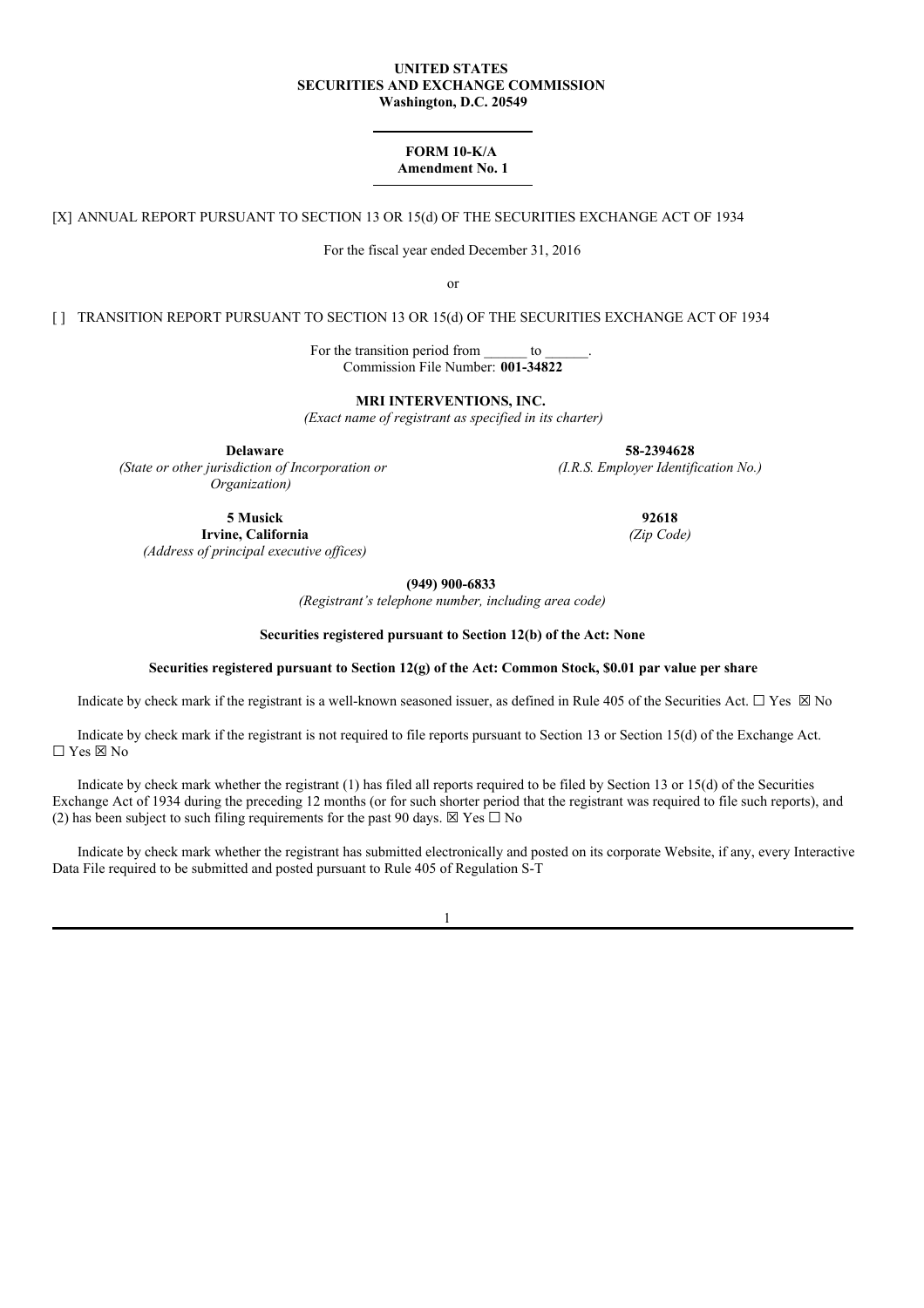during the preceding 12 months (or for such shorter period that the registrant was required to submit and post such files).  $\boxtimes$  Yes  $\Box$  No

Indicate by check mark if disclosure of delinquent filers pursuant to Item 405 of Regulation S-K is not contained herein, and will not be contained, to the best of registrant's knowledge, in definitive proxy or information statements incorporated by reference in Part III of this Form 10-K or any amendment to this Form 10-K.  $\Box$ 

Indicate by check mark whether the registrant is a large accelerated filer, an accelerated filer, a non-accelerated filer, a smaller reporting company or an emerging growth company. See definitions of "large accelerated filer," "accelerated filer," "smaller reporting company" and "emerging growth company" in Rule 12b-2 of the Exchange Act.

Large accelerated filer □ accelerated filer □ Non-accelerated filer  $\Box$  (Do not check if a smaller reporting company) Smaller reporting company  $\boxtimes$ 

Emerging growth company  $\boxtimes$ 

If an emerging growth company, indicate by check mark if the registrant has elected not to use the extended transition period for complying with any new or revised financial accounting standards provided pursuant to Section 13(a) of the Exchange Act.  $\boxtimes$ 

Indicate by check mark whether the registrant is a shell company (as defined in Rule 12b-2 of the Exchange Act).  $\Box$  Yes  $\boxtimes$  No

As of June 30, 2016, the aggregate market value of the registrant's common stock held by non-affiliates of the registrant was \$18,952,451, based on the closing sale price as reported on the OTCOB Marketplace.

Indicate the number of shares outstanding of each of the issuer's classes of common stock, as of the latest practicable date:

**Class Outstanding at February 15, 2017**

Common Stock, \$.01 par value per share 3,622,032 shares 3,622,032 shares

# **DOCUMENTS INCORPORATED BY REFERENCE**

None.

# **Explanatory Note**

We are filing this Amendment No. 1 on Form 10-K/A (this "Amendment") to amend our Annual Report on Form 10-K for the year ended December 31, 2016 (the "Form 10-K"), as originally filed with the Securities and Exchange Commission (the "SEC") on March 9, 2017. The purpose of this Amendment is solely to include Part III information which was to be provided in accordance with Instruction G(3) to Form 10-K no later than May 1, 2017. The reference on the cover of the Form 10-K to the incorporation by reference to portions of our definitive proxy statement into Part III thereof is hereby deleted. Unless expressly stated, this Amendment does not reflect events occurring after the original filing of the Form 10-K and does not modify or update in any way the disclosures contained therein, which speak as of the date thereof. Accordingly, this Amendment should be read in conjunction with our Form 10-K and with our filings with the SEC subsequent to our Form 10-K.

In addition, new certifications of our principal executive officer and principal financial officer are listed in Item 15 and attached as exhibits, each as of the filing date of this Amendment.

 $\mathcal{D}$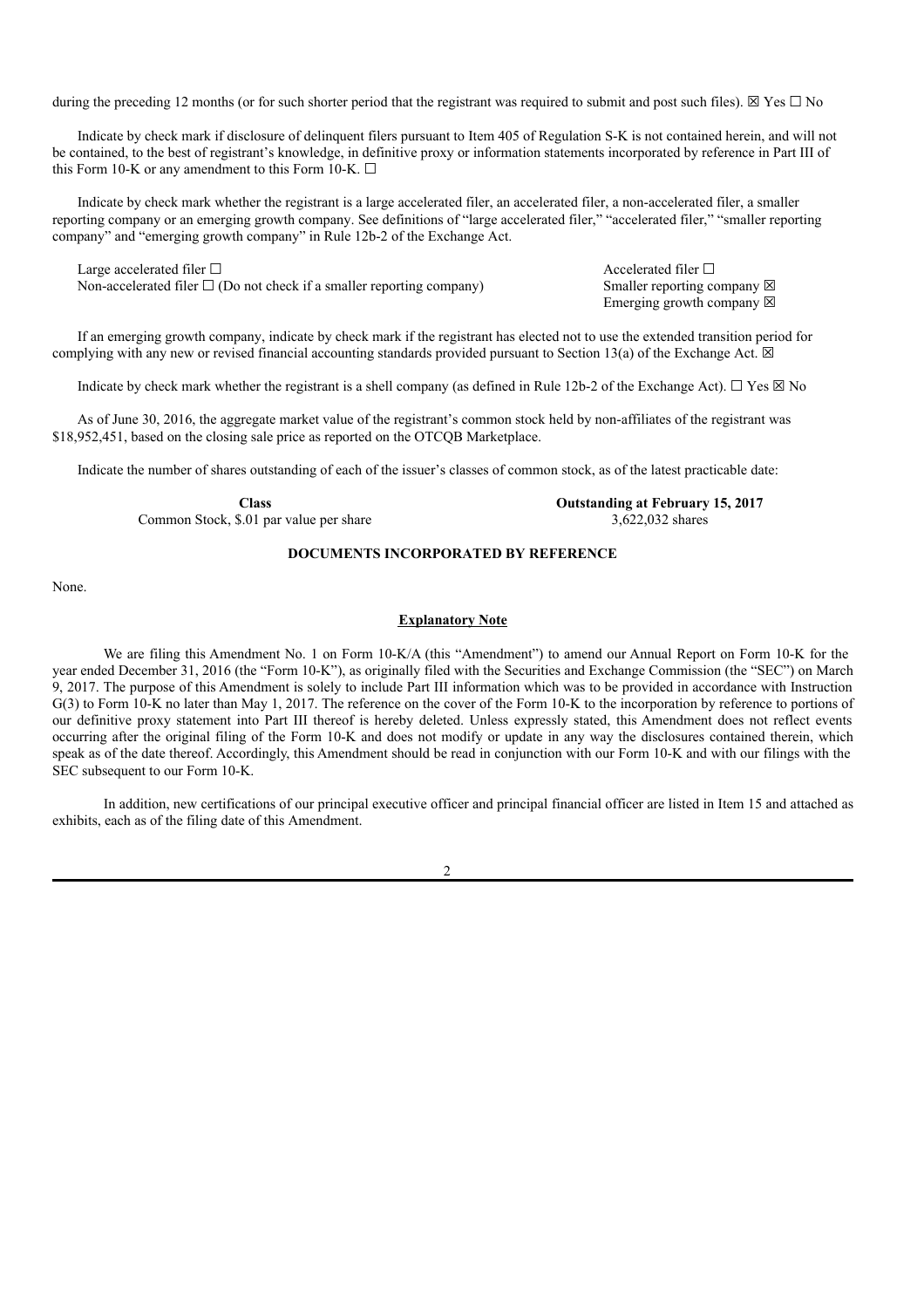# **MRI INTERVENTIONS, INC.**

# **TABLE OF CONTENTS**

| Item            |                                                                                                 | Page |
|-----------------|-------------------------------------------------------------------------------------------------|------|
|                 | <b>PART III</b>                                                                                 |      |
|                 |                                                                                                 |      |
| <u>10.</u>      | Directors, Executive Officers and Corporate Governance.                                         | 4    |
|                 | <b>Executive Compensation.</b>                                                                  | 8    |
| $\frac{11}{12}$ | Security Ownership of Certain Beneficial Owners and Management and Related Stockholder Matters. | 14   |
| $\frac{13}{14}$ | Certain Relationships and Related Transactions, and Director Independence.                      |      |
|                 | Principal Accounting Fees and Services.                                                         | 19   |
|                 |                                                                                                 |      |
|                 | <b>PART IV</b>                                                                                  |      |
|                 |                                                                                                 |      |
| 15.             | Exhibits, Financial Statement Schedules.                                                        | 19   |
|                 |                                                                                                 |      |
|                 |                                                                                                 |      |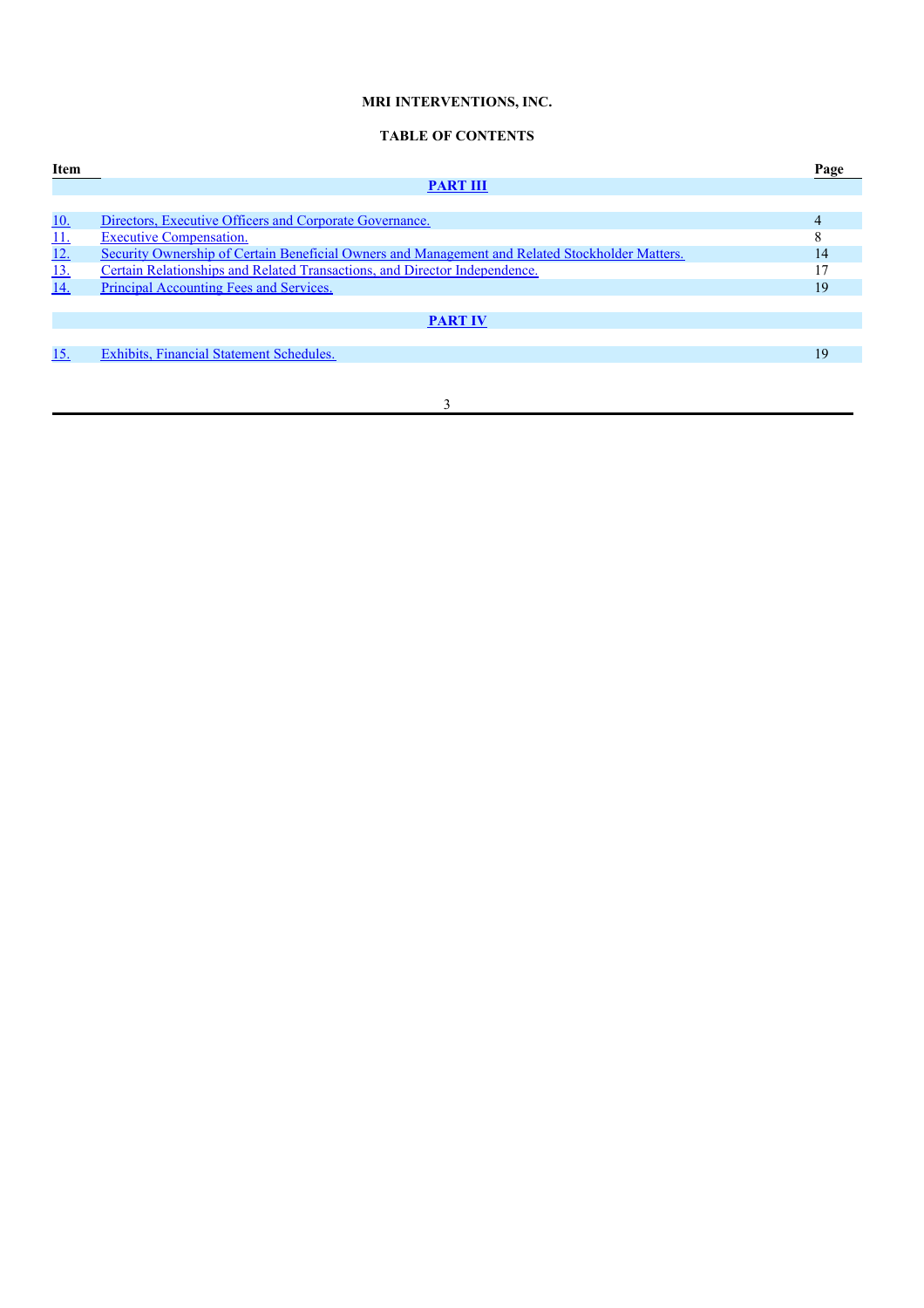# **PART III**

# **ITEM 10. DIRECTORS, EXECUTIVE OFFICERS AND CORPORATE GOVERNANCE**

The names, ages and titles of the members of the Board of Directors and the executive officers of MRI Interventions, Inc. (the "Company") are as set forth in the below table. There are no family relationships among the directors or executive officers of the Company.

| Name                 | <b>Age</b> | <b>Position</b>                                 |
|----------------------|------------|-------------------------------------------------|
| Pascal E.R. Girin    | 57         | Director                                        |
| Francis P. Grillo    | 54         | Chief Executive Officer, President and Director |
| Kimble L. Jenkins    | 55         | Director                                        |
| Charles E. Koob      | 72         | Director                                        |
| Philip A. Pizzo      | 72         | Director                                        |
| Timothy T. Richards  | 59.        | Director                                        |
| Andrew K. Rooke      | 60         | Director                                        |
| Maria Sainz          | 51         | Director                                        |
| John N. Spencer, Jr. | 76         | Director                                        |
| Harold A. Hurwitz    | 65         | Chief Financial Officer and Secretary           |
| Peter G. Piferi      | 57         | <b>Chief Operating Officer</b>                  |
| Wendelin C. Maners   | 54         | Vice President, Sales and Marketing             |

Set forth below are biographies of each of our directors and executive officers.

*Pascal E.R. Girin* joined our Board in September 2014. Mr. Girin possesses over two decades of management and executive experience in the field of medical technology. Since September 2016, Mr. Girin has served as Chairman and CEO of Balt Inc., a private company specialized in the treatment of neurovascular diseases, where he was recruited to lead the company's global expansion. Mr. Girin served as Executive Vice President and Chief Operating Officer of Wright Medical Technology, Inc. from November 2012 until October 2015, at which time the company successfully merged with Tornier N.V. and formed Wright Medical Group N.V. Prior to joining Wright Medical, Mr. Girin served as President and Chief Executive Officer of Keystone Dental Inc. from February 2011 to June 2012, at which time the company successfully merged with Southern Implants Inc. From October 2010 to February 2011, Mr. Girin served as Executive Vice President and Chief Operating Officer of Keystone Dental Inc. From July 2010 to September 2010, Mr. Girin served as Chief Operating Officer of ev3 Inc. following its acquisition by a wholly owned subsidiary of Covidien Group S.a.r.l. Prior to that time, Mr. Girin served as Executive Vice President and Chief Operating Officer of ev3 Inc. from January 2010 to July 2010, as Executive Vice President and President, Worldwide Neurovascular and International of ev3 Neurovascular Inc. from July 2008 to January 2010, as Senior Vice President and President, International of ev3 International from July 2005 to July 2008, and as General Manager, Europe of ev3 Inc. from September 2003 to July 2005. From September 1998 to August 2003, Mr. Girin served in various capacities at BioScience Europe Baxter Healthcare Corporation, most recently as Vice President. Mr. Girin received an engineering education at the French Ecole des Mines. From November 2010 until November 2, 2012, Mr. Girin had served as a director of Tornier N.V., a publicly traded global medical device company, as well as a member of its Nominating, Corporate Governance and Compliance Committee. With nearly three decades of experience as an executive and director in the medical device industry, both in the U.S. and in Europe, we believe Mr. Girin brings invaluable industry experience and leadership qualities to our Board, as well as insight into international markets.

*Francis (Frank) P. Grillo* joined us in October 2014 as President. Mr. Grillo also became our Chief Executive Officer effective January 1, 2015 and became a member of our Board in April 2015. Prior to joining our company, Mr. Grillo served as Vice President, Marketing and New Business Development of Intuitive Surgical, Inc., a publicly-traded medical technology company, since August 2008. Before joining Intuitive Surgical, Mr. Grillo worked for Kyphon Inc. from February 2006 to June 2008, most recently as Vice President, Marketing and Business Development. Kyphon was a publicly-traded medical technology company prior to its acquisition by Medtronic, Inc. in November 2007. Prior to Kyphon, from September 1996 to January 2006, Mr. Grillo held various positions at Boston Scientific Corporation, most recently as Vice President, Marketing, Women's Health,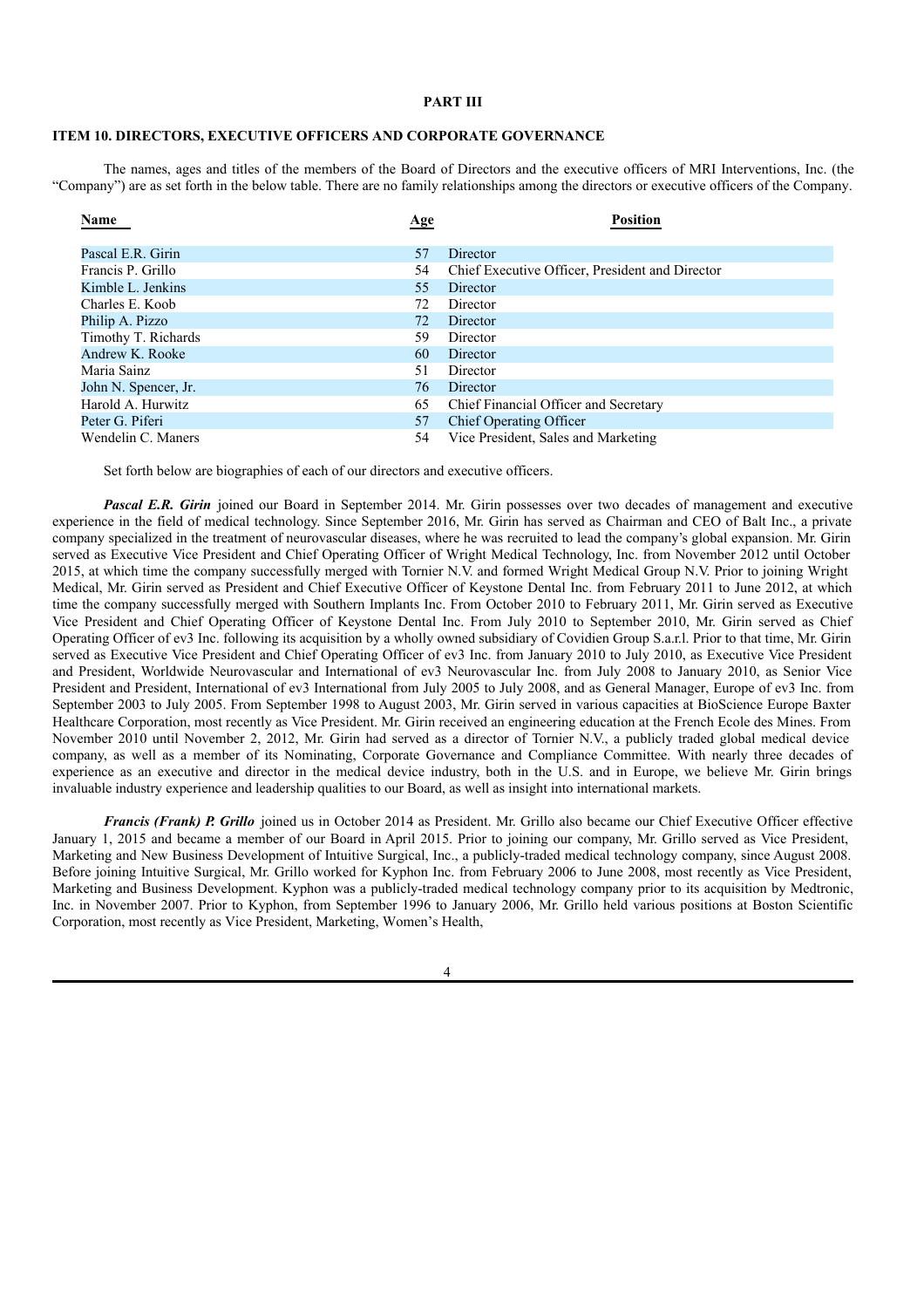Urology/Gynecology Division. Mr. Grillo presently serves on the board of directors of Embolx, Inc., a privately held medical device company. As our Chief Executive Officer, and as a result of his substantial experience as an executive of medical device companies, we believe Mr. Grillo offers a unique understanding of our business and industry with a particular focus on driving adoption of new medical technologies.

*Kimble L. Jenkins* joined our Board in September 2002. Mr. Jenkins, who currently serves as the Chairman of our Board, previously served as our President from January 2003 to October 2014, and as our Chief Executive Officer from September 2004 through December 2014. Mr. Jenkins served in those two positions on a part-time basis until May 2008, at which time he began serving as President and Chief Executive Officer on a full-time basis. Since December 2016, Mr. Jenkins has served as a director of Cardiac Designs, Inc., a privately held cardiac arrhythmia monitoring company. Since October 2014, Mr. Jenkins has also served as the President of Theraplex Company LLC, a privately held skin care products company. Prior to May 2008, Mr. Jenkins was a Managing Director with the investment bank Morgan Keegan & Company, Inc., where he founded that firm's Private Equity Group in 1998. Mr. Jenkins has over 20 years of experience building and working with growth stage companies. As our former Chief Executive Officer, we believe Mr. Jenkins' perspective into our business is an invaluable resource for our Board.

*Charles E. Koob* joined our Board in August 2008. From 1970 to 2008, Mr. Koob practiced competition, trade regulation and antitrust law at the law firm of Simpson Thacher & Bartlett and served as the co-head of the firm's litigation department for a portion of his tenure. For much of his career, Mr. Koob served as a strategic advisor for the boards of directors of many public companies. Mr. Koob presently serves on the board of directors of MiMedx Group, Inc., a publicly traded biomedical products company, DemeRx, Inc., a privately held biotechnology company, and Stanford Hospital & Clinics, the major teaching hospital for Stanford University and its School of Medicine. As a byproduct of Mr. Koob's sophisticated former legal practice, we believe Mr. Koob offers expertise in the areas of corporate governance and organizational and strategic leadership.

*Philip A. Pizzo* joined our Board in April 2013. Dr. Pizzo served as Dean of the Stanford School of Medicine from April 2001 to December 1, 2012, where he was also the Carl and Elizabeth Naumann Professor of Pediatrics and of Microbiology and Immunology. Dr. Pizzo has devoted much of his distinguished medical career to the diagnosis, management, prevention and treatment of childhood cancers and the infectious complications that occur in children whose immune systems are compromised by cancer and AIDS. He has also been a leader in academic medicine, championing programs and policies to improve the future of science, education and healthcare in the United States and beyond. Before joining Stanford, Dr. Pizzo was the physician-in-chief of Children's Hospital in Boston and chair of the Department of Pediatrics at Harvard Medical School from 1996 to 2001. He is the author of more than 500 scientific articles and 16 books and monographs. Dr. Pizzo presently serves on the board of directors, or the equivalent governing body, of Global Blood Therapeutics, Inc., a publicly-traded, clinical-stage biopharmaceutical company, the University of Rochester, a private university, and Koc University, a private university located in Istanbul, Turkey. We believe Dr. Pizzo offers a deep understanding of medical sciences and innovation, as well as physicians and other healthcare providers who are central to the use of our products.

*Timothy T. Richards* joined our Board in March 2014. Since October 2012, Mr. Richards has worked for Seventh Sense BioSystems, Inc., a venture capital-backed start-up with a focus on point-of-care diagnostic testing, where he was recruited to build and develop the company's business development and commercial organization. Currently, Mr. Richards serves as Seventh Sense BioSystems' Chief Operating Officer. Prior to joining Seventh Sense BioSystems, from October 2011 through August 2012, Mr. Richards served as President of Facet Technologies, LLC, a privately-held supplier to major diagnostic companies, where he led the company's manufacturing and supply chain platform. From November 2008 until May 2010, Mr. Richards held executive-level positions within the Covidien organization, first as U.S. President of the Patient Care & Safety Products business unit, and subsequently as President of VNUS Medical Technologies following its acquisition by Covidien in 2009. From October 2003 through October 2008, Mr. Richards served as Senior Vice President, Chief Marketing Officer and a member of the Executive Board of B. Braun Medical Inc., a leader in infusion therapy and pain management. Before joining B. Braun Medical, he held a number of progressive leadership positions throughout the U.S. and Asia with Becton Dickinson and Company. We believe Mr. Richards brings to our Board extensive leadership experience and expertise in general management, operations, commercial management and strategy in the medical device field.

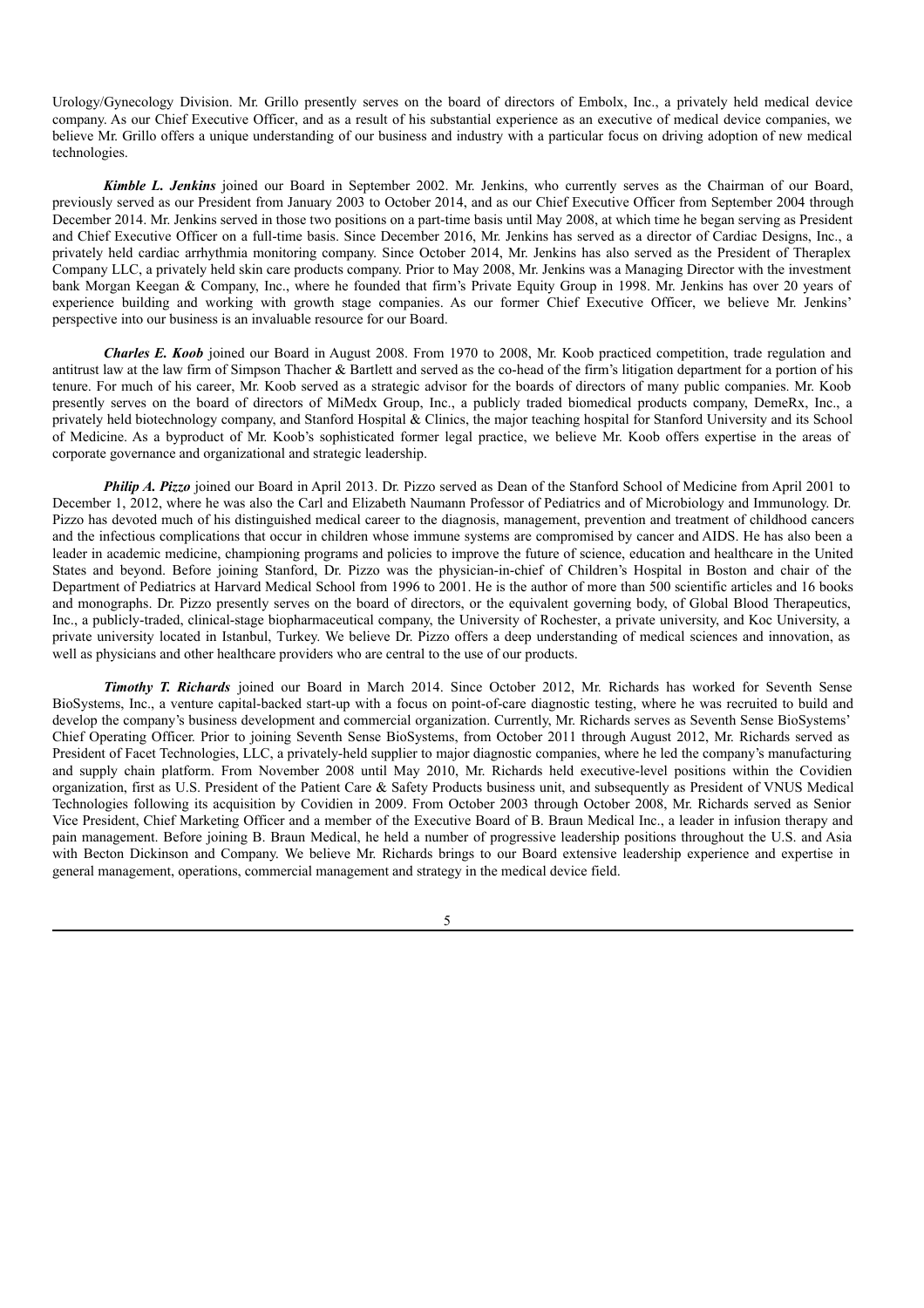*Andrew K. Rooke* joined our Board in July 2011. Mr. Rooke owns and manages Rooke Fiduciary Management, a private trust company, which specializes in the investment management of publicly held securities and the oversight of a multitude of trust investments. Mr. Rooke is also President and a director of Withington Foundation, a private foundation. Over the years, he has acquired, managed and sold a number of private companies as well as commercial real estate properties. Mr. Rooke was also previously employed by the former securities firm Kidder, Peabody & Co. With significant experience in financing, analyzing, investing in and managing investments in public and private companies, Mr. Rooke offers expertise in strategic and financial matters.

*Maria Sainz* joined our Board in January 2014. Since April 2012, Ms. Sainz has served as President and Chief Executive Officer of CardioKinetix, Inc., a privately-held medical device company based in Menlo Park, California that is pioneering a catheter-based treatment for heart failure. Beginning in April 2008, she served as President and Chief Executive Officer of Concentric Medical, Inc., a privately-held medical device company focused on developing endovascular devices for revascularizing stroke patients. Ms. Sainz held that position until October 2011, when Concentric Medical was acquired by Stryker Corporation, at which time she was named General Manager of the Stryker Neurovascular business unit, a position she held until April 2012. Prior to Concentric Medical, as an advisor to Boston Scientific Corporation's Chief Operating Officer, Ms. Sainz led integration activities following Boston Scientific's acquisition of Guidant Corporation. From February 2003 through June 2006, she served as President of Guidant Corporation's Cardiac Surgery Division, during which time she successfully grew the multi-therapy division's revenue from \$90 million to \$176 million. Prior to that, from January 2001 through February 2003, Ms. Sainz served as Vice President, Global Marketing for the Vascular Intervention Division of Guidant Corporation, where she was responsible for worldwide new product and market development activities. Ms. Sainz currently serves as a director of The Spectranetics Corporation, Orthofix International N.V. and Halyard Health Corporation, each a publicly-traded medical device company, as well as a director of CardioKinetix, Inc. Ms. Sainz brings to our Board over 20 years of experience in the medical device industry having held commercial and general management positions both in the United States and Europe.

*John N. Spencer, Jr.* joined our Board in March 2010. Mr. Spencer is a certified public accountant and was a partner of Ernst & Young LLP where he spent more than 38 years until his retirement in 2000. Mr. Spencer serves on the board of directors of GeoVax Labs, Inc., a publicly traded biotechnology company. In addition, he serves on the boards of directors of, and as a consultant for various accounting and financial reporting matters to, various privately owned companies. From November 2013 until February 2014, Mr. Spencer served as interim Chief Financial Officer of Applied Genetic Technologies Corporation, which is now a publicly traded biotechnology company, while such company was in registration with the SEC. By virtue of his experience at Ernst & Young, where he was the partner in charge of its life sciences practice for the southeastern United States, together with his continuing expertise as a director of, and a consultant to, other publicly traded and privately held companies, we believe Mr. Spencer offers expertise in accounting, finance and the medical device industry.

*Harold A. Hurwitz* joined us in March 2015 as Vice President, Finance, and, in May 2015, became our Chief Financial Officer. From February 2013 to January 2015, Mr. Hurwitz served as Chief Executive Officer and President of Pro-Dex, Inc., a publicly-traded contract engineering and manufacturing company serving the medical device, factory automation and scientific research markets. Mr. Hurwitz also held the positions of Chief Financial Officer, Treasurer and Secretary of Pro-Dex from October 2010, when he joined that company, to January 2015. Between March 2010 and September 2010, Mr. Hurwitz served as an independent consultant, providing service primarily to a molecular diagnostics company. From April 2008 to February 2010, Mr. Hurwitz served as Chief Financial Officer and Vice President of Interventional Spine, Inc., a venture-backed medical device company. Prior to joining Interventional Spine, Mr. Hurwitz served as Principal Consultant with McDermott & Bull, a retained executive search firm, from December 2005 to March 2008, where he led the life science and medical technology practice. Mr. Hurwitz served as an independent consultant from December 2004 to December 2005, with his primary client during that time being Micro Therapeutics, Inc., then a publicly-traded medical device company (subsequently acquired by ev3, Inc., and now part of Medtronic plc). He was Chief Financial Officer of Micro Therapeutics, Inc. from December 1997 to December 2004. Earlier in his career, Mr. Hurwitz was a Partner with Coopers & Lybrand L.L.P. (now part of PricewaterhouseCoopers LLP), where he was a Business Assurance Partner, Team Leader of its Orange County Medical Device Practice and an SEC Review Partner. Mr. Hurwitz served as a director of Pro-Dex, Inc. from May 2013 to January 2015.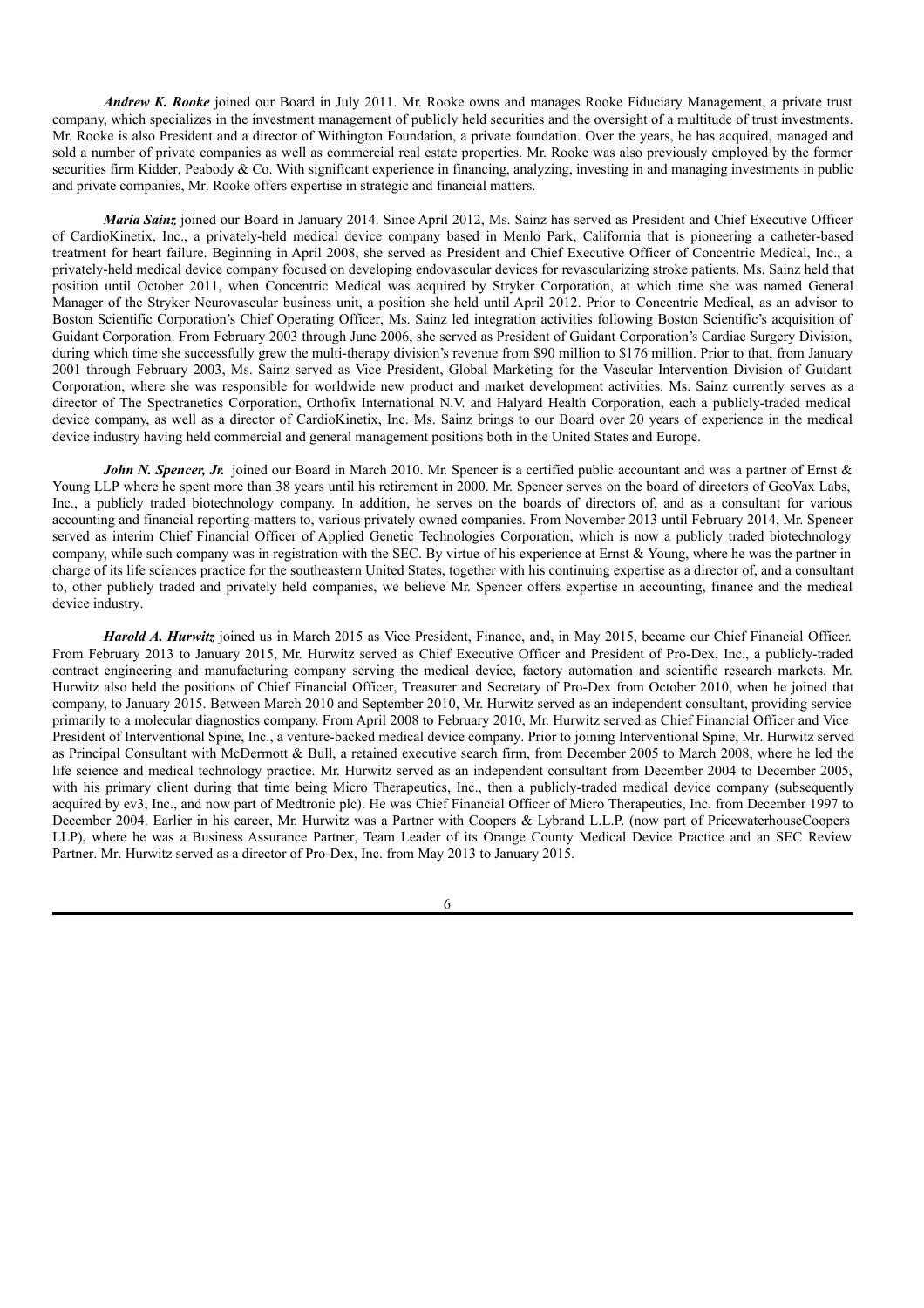*Peter G. Piferi* joined us in December 2006 as Chief Operating Officer. Mr. Piferi has over 20 years of experience in the areas of product development, operations, engineering and production in the medical device industry. From March 2003 to December 2006, Mr. Piferi served as Vice President, Endovascular Technologies for Edwards Lifesciences Corporation. In addition, Mr. Piferi has served as Vice President at Kriton Medical Inc. and Orbus Medical Technologies, Inc., and as Director of Advanced Engineering at Cordis Corporation.

*Wendelin C. Maners* joined us in December 2014 as Vice President, Marketing, and, in April 2017, became our Vice President, Sales and Marketing. Ms. Maners has more than two decades of global medical device experience focused on the marketing, acquisition, and licensing of medical device technologies. Prior to joining MRI Interventions, Inc., Ms. Maners served as Vice President, Emerging Technologies with CSA Medical Inc., where she managed commercial marketing for the company's products, led market development efforts for the company's emerging applications in new market and disease segments and developed internal and external product training programs. Prior to her time with CSA Medical, Ms. Maners served for over 14 years in various roles at Boston Scientific Corporation, most recently as Vice President, Strategy and Business Development. During that time, she developed and executed acquisition strategies in the Neuromodulation and Electrophysiology markets, managed and built technology and venture capital business relationships to assemble a portfolio of investment options for supported divisions and served as a delegate Board member/observer for Boston Scientific investments, including Cyberonics, Inc., Northstar Neuroscience, Inc., Neuropace, Inc., Intelect Medical, Inc., IntraPace, Inc., Quallion LLC and the Company.

# **Section 16(a) Beneficial Ownership Reporting Compliance**

Section 16(a) of the Exchange Act requires our directors and executive officers and the beneficial owners of greater than 10% of our common stock ("Reporting Persons") to file initial reports of ownership and reports of changes in ownership with the SEC. The Reporting Persons are required by SEC rules to furnish us with copies of these reports.

The Company's management coordinates the filing of Section 16 reports for each of its directors and executive officers. Due to an administrative oversight, late Form 4 reports were filed for each of Messrs. Grillo, Hurwitz, and Piferi and Ms. Maners regarding the grant of common stock on January 29, 2016. These late reports were filed on February 23, 2016. To the Company's knowledge, based solely upon a review of Forms 3, 4 and 5 and amendments thereto furnished to the Company for the fiscal year ended December 31, 2016 pursuant to Rule 16a-3(e) of the Exchange Act and written representations from Reporting Persons that all required reports had been filed, the Company believes that, other than as set forth above, all Reporting Persons filed the required reports on a timely basis.

## **Code of Business Conduct and Ethics**

Our Code of Business Conduct and Ethics applies to all of our employees, officers (including our principal executive officer, principal financial officer, principal accounting officer or controller, or persons performing similar functions) and directors. Our Code of Business Conduct and Ethics can be accessed at the "Investors" tab of our website at www.mriinterventions.com. We intend to disclose future amendments to certain provisions of our Code of Business Conduct and Ethics, or waivers of such provisions, applicable to any principal executive officer, principal financial officer, principal accounting officer or controller, persons performing similar functions or our directors on our website. The inclusion of our website address in this Amendment does not include or incorporate by reference the information on our website into this Amendment. Our Code of Business Conduct and Ethics is available free of charge upon request to our Corporate Secretary, MRI Interventions, Inc., 5 Musick, Irvine, CA 92618.

#### **Changes to Security Holder Director Nomination Procedures**

There have been no material changes to the procedures by which security holders may recommend nominees to the Company's Board of Directors.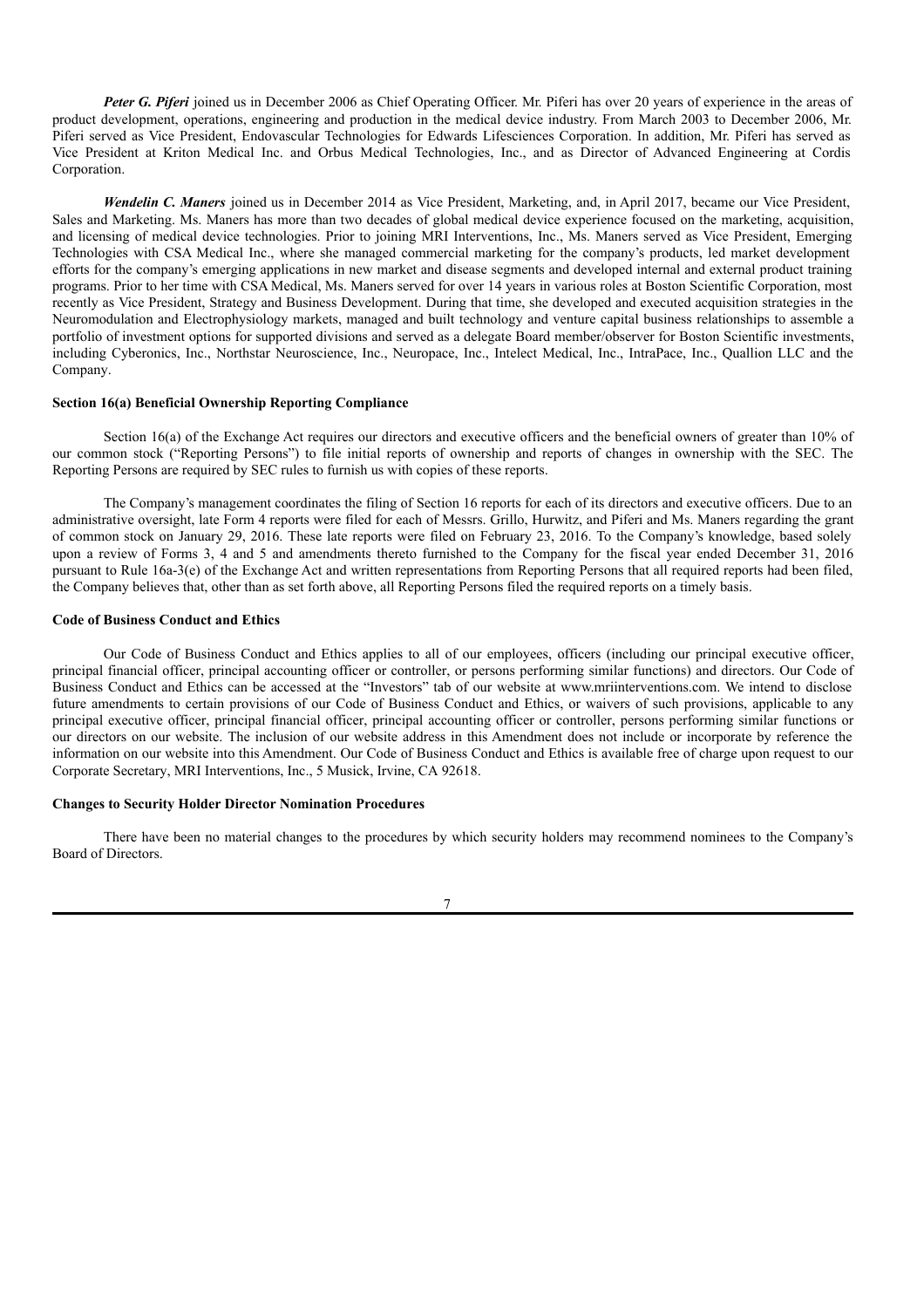# **Audit Committee**

Our Audit Committee currently consists of Messrs. Girin, Koob and Spencer. Mr. Spencer serves as the Chairman of the Audit Committee. The functions of the Audit Committee include:

- overseeing the audit and other services of our independent registered public accounting firm and being directly responsible for the appointment, compensation, retention and oversight of our independent registered public accounting firm, who will report directly to the Audit Committee;
- reviewing and pre-approving the engagement of our independent registered public accounting firm to perform audit services and any permissible non-audit services;
- overseeing compliance with the requirements of Section 404 of the Sarbanes-Oxley Act of 2002, as required;
- reviewing our annual and quarterly financial statements and reports and discussing the financial statements and reports with our independent registered public accounting firm and management;
- reviewing and approving all related person transactions pursuant to our Related Party Transactions Policy;
- reviewing with our independent registered public accounting firm and management significant issues that may arise regarding accounting principles and financial statement presentation, as well as matters concerning the scope, adequacy and effectiveness of our internal control over financial reporting;
- establishing procedures for the receipt, retention and treatment of complaints received by us regarding internal control over financial reporting, accounting or auditing matters; and
- preparing the Audit Committee report for inclusion in our proxy statement for our annual meeting.

Our Board has determined that, at this time, Mr. Spencer and Mr. Koob are audit committee financial experts within the meaning of SEC rules. Furthermore, our Board has determined that all the members of the Audit Committee satisfy the independence, experience and other requirements established by the Nasdaq Marketplace Rules, which were adopted by the Company. Our Audit Committee met five times during 2016. Both our independent registered public accounting firm and management periodically meet privately with our Audit Committee. A copy of the charter for our Audit Committee is posted on our website at www.mriinterventions.com. The inclusion of our website address in this Amendment does not include or incorporate by reference the information on our website into this Amendment.

# **ITEM 11. EXECUTIVE COMPENSATION**

### **Summary Compensation Table – Years Ended December 31, 2016 and 2015**

The following table shows the compensation awarded or paid to, or earned by, our Chief Executive Officer and our two other most highly compensated executive officers for the years ended December 31, 2016 and 2015. We refer to these executive officers as our "named executive officers." All items presented in this table and its corresponding footnotes give retroactive effect to a 1-for-40 reverse split of our common stock effectuated in July 2016 (the "Reverse Split").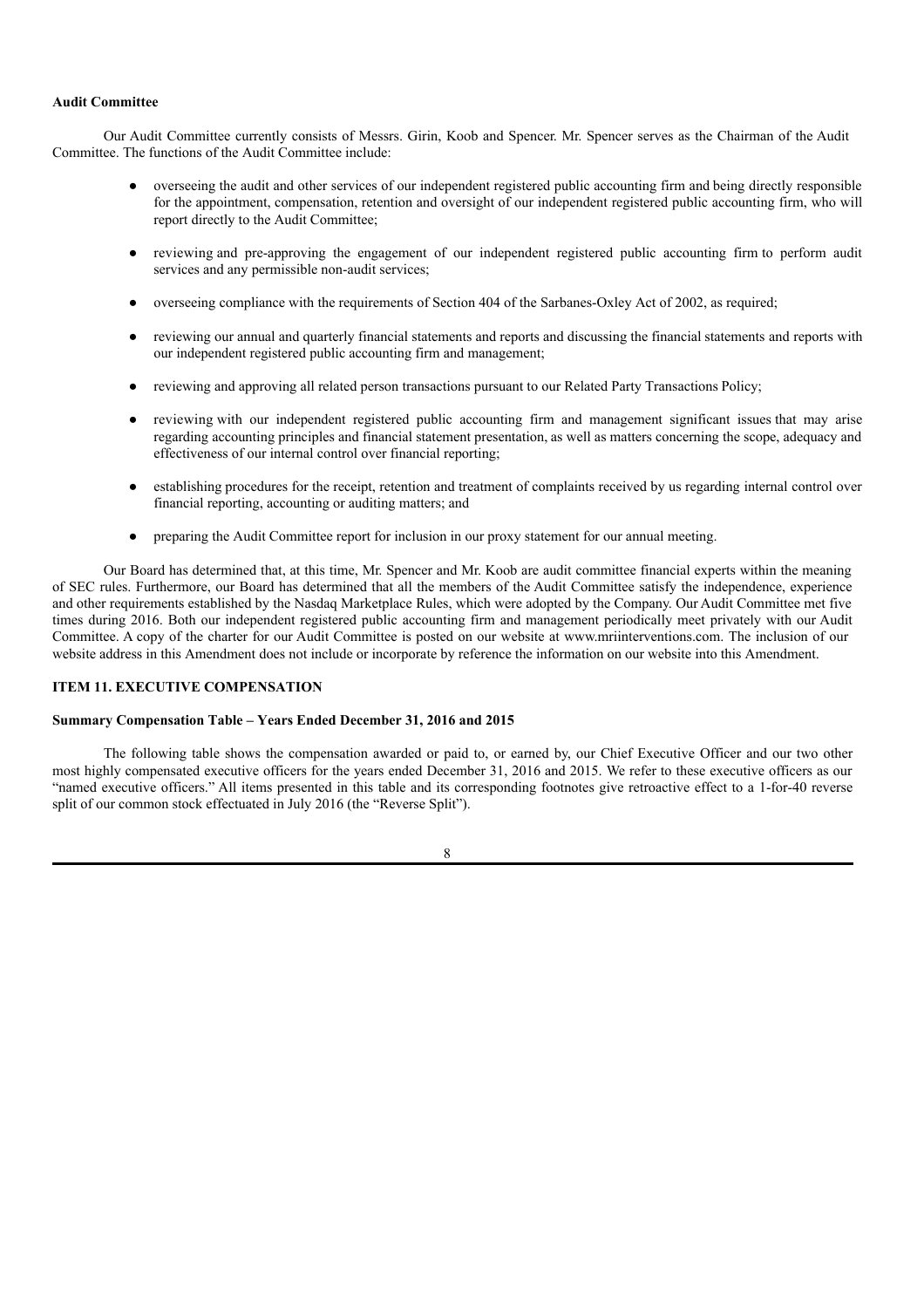| <b>Named Executive Officer</b>                | Year | <b>Salary</b><br><b>(\$)</b> | <b>Bonus</b><br>(\$) | Option<br>Awards<br>$($ (\$)(1) | All Other<br><b>Compensation</b><br>(S)(2) | <b>Total</b><br><b>(\$)</b> |
|-----------------------------------------------|------|------------------------------|----------------------|---------------------------------|--------------------------------------------|-----------------------------|
| Francis P. Grillo                             | 2016 | 350,000                      | 61,600(3)            | -                               | 9.131                                      | 420.731(4)                  |
| Chief Executive Officer                       | 2015 | 350,000                      | 100,000(5)           | 87,500(6)                       | 9,380                                      | 546,880(7)                  |
| Harold A. Hurwitz <sup><math>(8)</math></sup> | 2016 | 230,000                      | 49,680(9)            | 22.365(10)                      | 5,657                                      | 307,702(11)                 |
| <b>Chief Financial Officer</b>                | 2015 | 174.269                      | 48,300(12)           | 271,551(13)                     | 3,797                                      | 497,917(14)                 |
| Robert C. Korn $(15)$                         | 2016 | 220,000                      | 75,751(16)           | -                               | 9,372                                      | 305,123(17)                 |
| Vice President, Sales                         | 2015 | 220,000                      | 77,994(16)           | 70,000(18)                      | 11,283                                     | 379,277(19)                 |

<sup>(1)</sup> These amounts do not represent cash compensation paid to the named individual. These non-cash amounts represent only the aggregate grant date fair value of the option awards as computed in accordance with the Financial Accounting Standards Board Accounting Standards Codification, or ASC, Topic 718. For a discussion of the assumptions made in the valuation of the awards, see the discussion under "Management's Discussion and Analysis of Financial Condition and Results of Operations–Critical Accounting Policies and Significant Judgments and Estimates–Share-based Compensation" and Note 7 to the audited financial statements included in the Form 10-K.

- (2) Until otherwise noted, these amounts consist of the group medical, life and disability premiums that we paid.
- (3) Of this amount, \$20,944 is payable to Mr. Grillo in cash, and \$40,656 is to be granted in shares of our common stock, such grant contingent upon the approval by our stockholders at our 2017 annual meeting of stockholders of an amendment to our Amended and Restated 2013 Incentive Compensation Plan to increase the number of shares available for issuance thereunder (the "Plan Amendment"), with the number of shares of such stock-based compensation to be calculated on the basis of the per share market value of our common stock at the close of trading on the date of grant.
- (4) Of this amount, the cash compensation paid, or to be paid, to Mr. Grillo totals \$370,944.
- (5) Of this amount, Mr. Grillo was paid \$33,333 in cash and \$66,667 in shares of our common stock on February 1, 2016, and the number of shares of such stock-based compensation was calculated on the basis of the per share market value of our common stock at the close of trading on that date.
- (6) Does not represent cash compensation. Represents only the aggregate grant date fair value in accordance with ASC Topic 718 of options to purchase an aggregate of 6,250 shares of our common stock issued to Mr. Grillo with an exercise price of \$29.60 per share.
- (7) Of this amount, the cash compensation paid to Mr. Grillo totaled \$383,333.
- (8) Mr. Hurwitz joined us in March 2015 as our Vice President, Finance, and became our Chief Financial Officer in May 2015.
- (9) Of this amount, \$24,840 is payable to Mr. Hurwitz in cash, and \$24,840 is to be granted in shares of our common stock, such grant contingent upon the approval by our stockholders at our 2017 annual meeting of stockholders of the Plan Amendment, with the number of shares of such stock-based compensation to be calculated on the basis of the per share market value of our common stock at the close of trading on the date of grant.
- (10) Does not represent cash compensation. Represents only the aggregate grant date fair value in accordance with ASC Topic 718 of options to purchase an aggregate of 3,750 shares of our common stock issued to Mr. Hurwitz with an exercise price of \$12.40 per share pursuant to the terms of a written compensatory contract we entered into with Mr. Hurwitz in March 2015.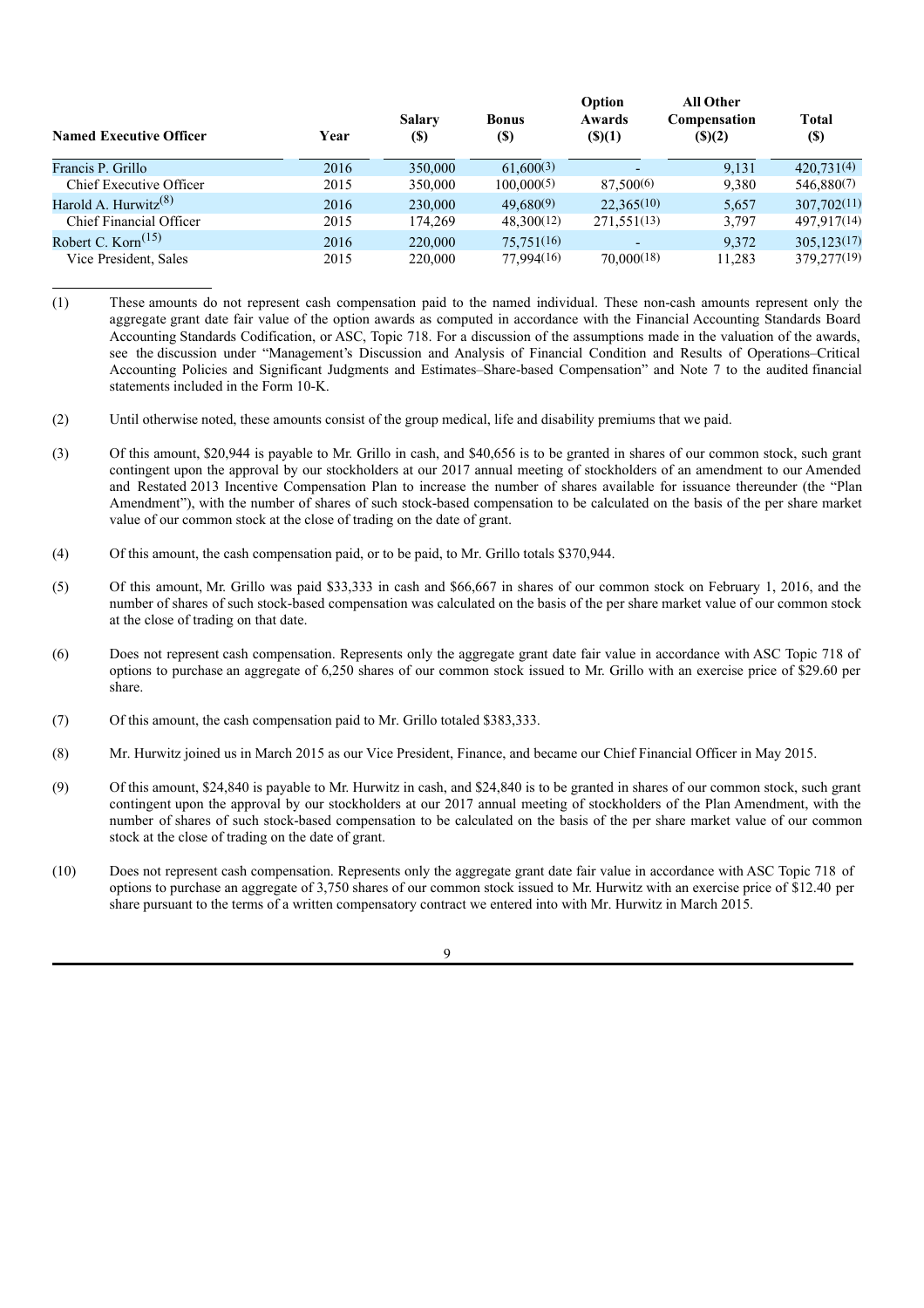- (11) Of this amount, the cash compensation paid, or to be paid, to Mr. Hurwitz totals \$254,840.
- (12) Of this amount, Mr. Hurwitz was paid \$36,225 in cash and \$12,075 in shares of our common stock on February 1, 2016, and the number of shares of such stock-based compensation was calculated on the basis of the per share market value of our common stock at the close of trading on that date.
- (13) Does not represent cash compensation. Represents only the aggregate grant date fair value in accordance with ASC Topic 718 of options to purchase an aggregate of 15,000 shares of our common stock issued to Mr. Hurwitz with a weighted average exercise price of \$39.20 per share.
- (14) Of this amount, the cash compensation paid to Mr. Hurwitz totals \$210,494.
- (15) As reported in Item 9B of the Form 10-K, on March 3, 2017, Mr. Korn tendered his voluntary resignation to the Company, which was effective March 31, 2017.
- (16) Represents amounts paid pursuant to Mr. Korn's sales incentive plan.
- (17) Of this amount, the cash compensation paid, or to be paid, to Mr. Korn totals \$295,751.
- (18) Does not represent cash compensation. Represents only the grant date fair value in accordance with ASC Topic 718 of an option to purchase 5,000 shares of our common stock issued to Mr. Korn with an exercise price of \$29.60 per share.
- (19) Of this amount, the cash compensation paid to Mr. Korn totaled \$297,994.

# **Narrative Disclosure to Summary Compensation Table**

*Employment Agreements*. Each of our named executive officers had a written compensatory contract with the Company during 2016. In September 2014, we entered into an employment agreement with Mr. Grillo. In March 2015, we entered into a written compensatory contract with Mr. Hurwitz. In November 2012, we entered into an employment agreement with Mr. Korn. Under each of the compensatory contracts, the employment of the named executive officer may be terminated by either party upon written notice to the other party.

*Salary.* Under their respective compensatory contracts, the base salaries of our named executive officers, as of December 31, 2016, were as follows:

| <b>Named Executive Officer</b> | Title                                              | <b>Base Salary(1)</b> |
|--------------------------------|----------------------------------------------------|-----------------------|
| Francis P. Grillo              | Chief Executive Officer<br>and President           | \$350,000             |
| Harold A. Hurwitz              | Chief Financial Officer and<br>Corporate Secretary | \$230,000             |
| Robert C. Korn                 | Vice President, Sales                              | \$220,000             |

(1) Each named executive officer's salary is subject to adjustment at the discretion of the compensation committee, subject to certain limitations.

*Bonus*. Mr. Grillo is eligible to receive an annual target incentive bonus of 40% of his annual base salary, subject to certain performance goals to be established by the Compensation Committee. The amount of the incentive bonus payable to Mr. Grillo may be more or less than the target amount, depending on whether, and to what extent, applicable performance goals for such year have been achieved. Mr. Hurwitz is eligible to receive an annual target incentive bonus of 30% of his annual base salary, subject to certain performance goals to be established by the Compensation Committee. The amount of the incentive bonus payable to Mr. Hurwitz may be more or less than the target amount, depending on whether, and to what extent, applicable performance goals for such year have been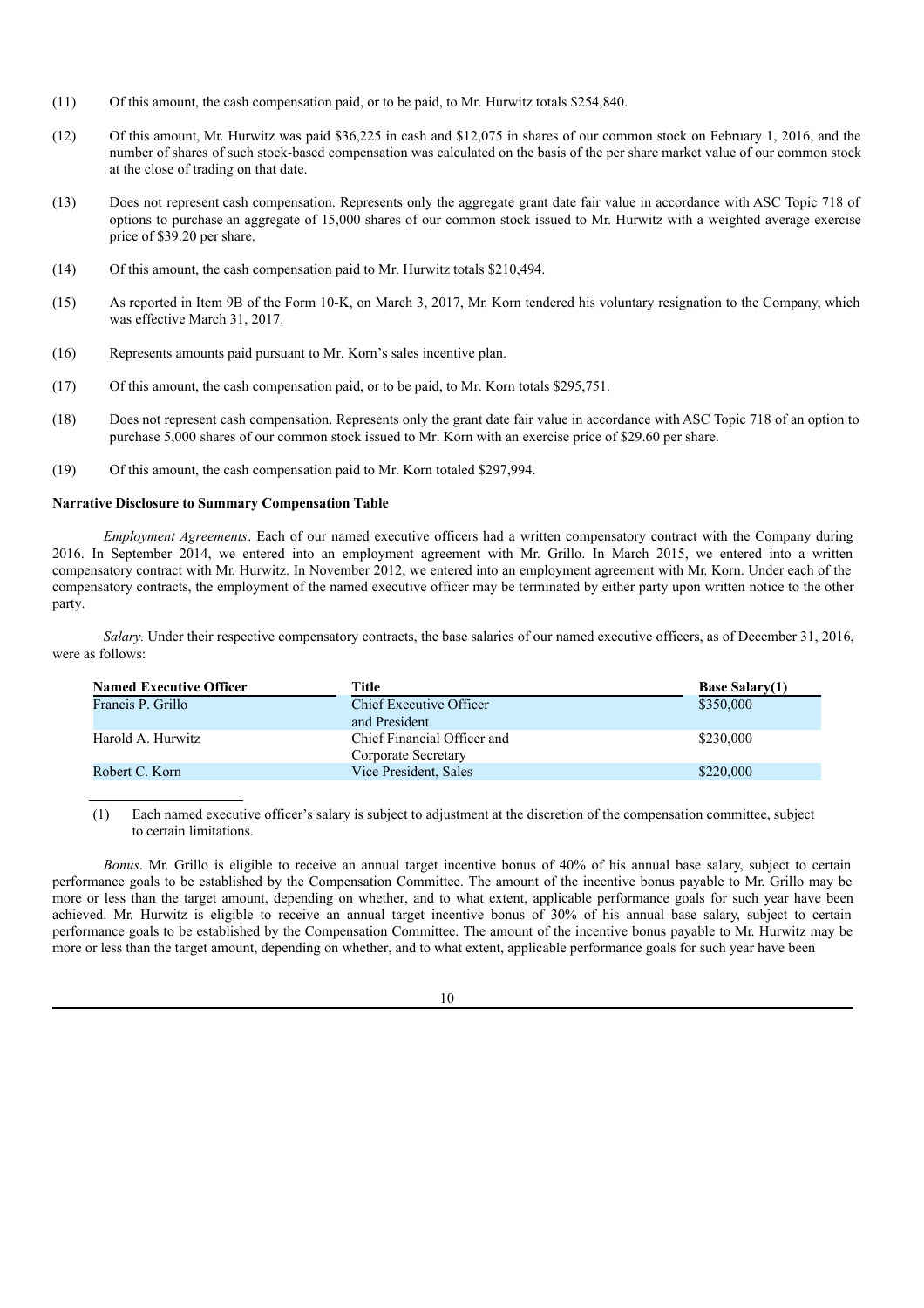achieved. Mr. Korn is eligible for additional cash compensation under a sales incentive plan, which is targeted to yield an annual payout of at least \$100,000 for reaching targeted sales levels. The actual payout under Mr. Korn's sales incentive plan may be more or less than the targeted payout based on actual sales achieved.

*Option Awards*. Pursuant to our employment agreement with Mr. Grillo, Mr. Grillo received, on the start date of his employment, an option to purchase 60,000 shares of our common stock. That option, which was granted October 6, 2014, has an exercise price of \$45.20 per share, has a term of 10 years from the date of grant and vests in three equal annual installments, which began on October 6, 2015, subject to vesting acceleration under certain circumstances. Pursuant to our written compensatory contract with Mr. Hurwitz, Mr. Hurwitz received, on the start date of his employment, an option to purchase 11,250 shares of our common stock. That option, which was granted March 30, 2015, has an exercise price of \$42.40 per share, has a term of 10 years from the date of grant and vests in three equal annual installments beginning March 30, 2016, subject to vesting acceleration under certain circumstances. In addition, on March 30, 2016, Mr. Hurwitz was granted an additional stock option entitling him to purchase 3,750 shares. That option has an exercise price of \$12.40 per share, has a term of 10 years from the date of grant and vests in three equal annual installments beginning March 30, 2017, subject to vesting acceleration under certain circumstances. Further, the terms of Mr. Hurwitz' compensatory contract provide that, on March 30, 2017, he would be entitled to receive an additional stock option entitling him to purchase 3,750 shares, which option grant would have an exercise price equal to the then fair market value of our common stock, have a term of 10 years from the date of grant and vest over three years in equal installments, on the first, second and third year anniversaries of the grant date. We intend to grant an option to Mr. Hurwitz on these terms subject to the approval by our stockholders at our 2017 annual meeting of stockholders of the Plan Amendment. Pursuant to our employment agreement with Mr. Korn, Mr. Korn received options to purchase 7,500 shares of our common stock on the start date of his employment and additional options to purchase 2,500 shares of our common stock on or about the first and second year anniversaries of the start date of his employment. The first of those anniversary date option awards was granted on November 5, 2013, with an exercise price of \$60.40 per share. The second anniversary date option award was granted on November 10, 2014, with an exercise price of \$39.20 per share. Both options granted to Mr. Korn had 10-year terms and provided for vesting in three equal annual installments measured from the applicable option grant date, subject to vesting acceleration under certain circumstances. On March 3, 2017, Mr. Korn resigned his position as Vice President, Sales, effective March 31, 2017, and all of Mr. Korn's options, none of which were exercised, were terminated as of that effective date. Our named executive officers may receive additional grants under our compensation plans at the discretion of the Compensation Committee. All information presented in this paragraph gives retroactive effect to the Reverse Split.

*All Other Compensation*. Each named executive officer was entitled to participate in any benefit plan from time-to-time in effect for our executives and/or employees generally, subject to the eligibility provisions of that plan.

## **Payments Upon Termination or Change of Control**

*Termination Payments.* In the event we terminate the employment of Mr. Grillo without cause or if Mr. Grillo terminates his employment for good reason, as those terms are defined in his employment agreement, then he will be entitled to receive: (1) an amount equal to his annual base salary in effect on the termination date; (2) an amount equal to his average bonus for the previous two years; and (3) \$18,000. In addition, if we terminate Mr. Grillo's employment without cause or Mr. Grillo terminates his employment for good reason, any unvested stock options and restricted stock previously granted to him will become fully vested on the termination date and, in the case of stock options, will be exercisable until the earlier of three years after the termination date or the final expiration date provided for in the applicable award agreement.

In the event we terminate the employment of Mr. Hurwitz without cause, as that term is defined in his written compensatory contract, then Mr. Hurwitz will receive: (1) any portion of base salary and bonus compensation earned but unpaid as of the termination date, plus any unreimbursed business expenses he incurred as of the termination date; (2) any amounts due pursuant to the terms of any award or benefit plans in which he was a participant, in accordance with the terms of such plans; and (3) an amount equal to 25% of his base salary in effect on the termination date, which will be paid in six semi-monthly installments.

As previously reported, Mr. Korn resigned effective March 31, 2017. Mr. Korn's employment agreement provided that if we had terminated his employment without cause, then he would have been entitled to receive an

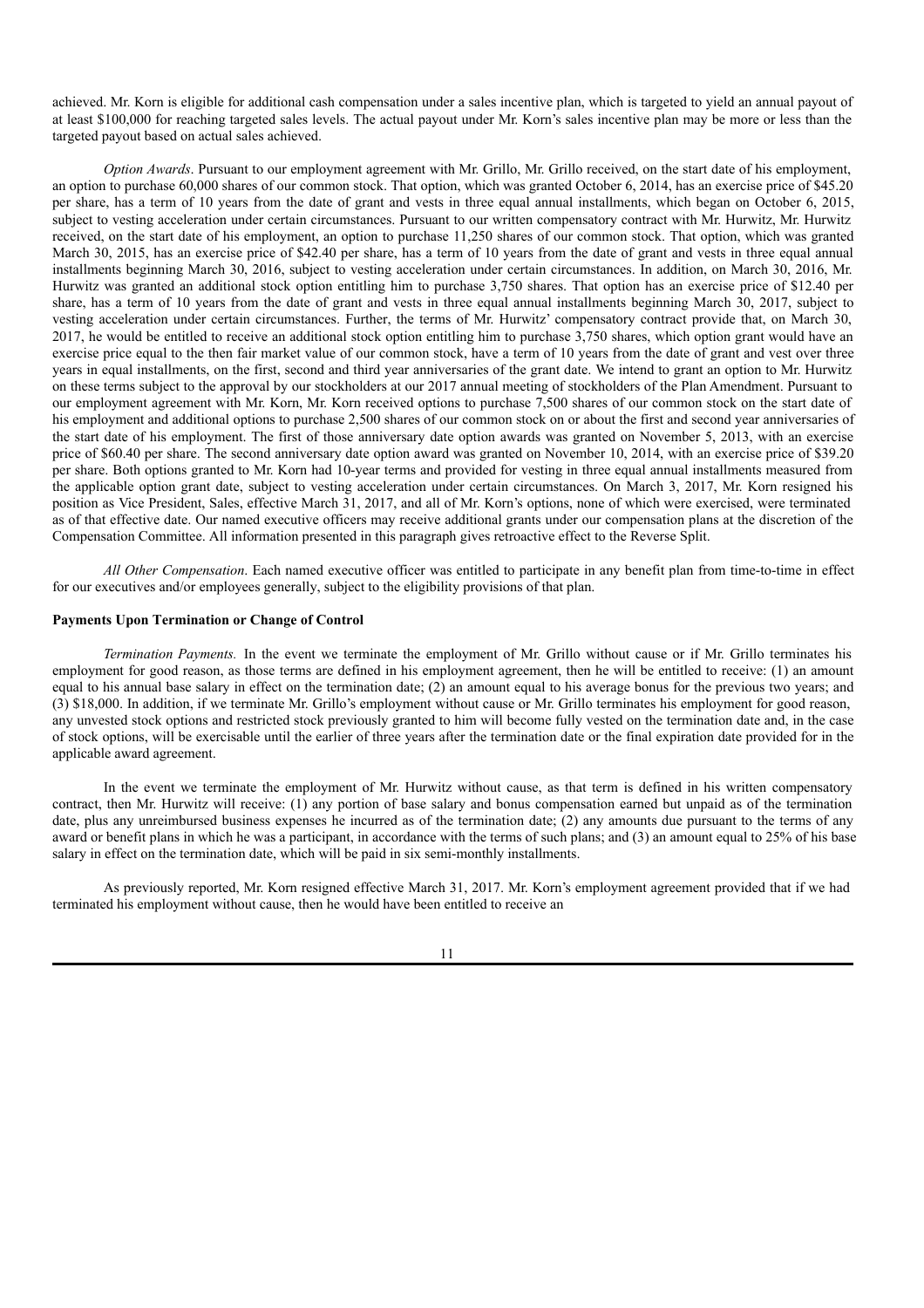amount equal to 25% of his base salary in effect on the termination date, which amount would be paid in six semi-monthly installments. Following Mr. Korn's voluntary resignation, no termination payments were owed to him under his employment agreement, nor do any such payments remain outstanding.

*Change of Control Payments.* Upon a change of control, as such term is defined in Mr. Grillo's employment agreement, any unvested stock options and restricted stock previously granted to Mr. Grillo will become fully vested. In addition, if we terminate Mr. Grillo's employment without cause, or if he terminates his employment for good reason, in either case within two months prior to or within 12 months following the change of control, then Mr. Grillo will be entitled to receive a lump sum payment equal to the sum of: (1) two times his annual base salary in effect on the termination date; (2) two times the average of his two highest bonuses paid in the previous three years; and (3) \$18,000.

Upon a change of control, as such term is defined in Mr. Hurwitz's written compensatory contract, any unvested stock options previously granted to Mr. Hurwitz will become fully vested. In addition, if we terminate Mr. Hurwitz's employment without cause within two months prior to or within six months following the change of control, then Mr. Hurwitz will be entitled to receive: (1) any portion of base salary and bonus compensation earned but unpaid as of the termination date, plus unreimbursed business expenses he incurred as of the termination date; (2) any amounts due pursuant to the terms of any award or benefit plans in which he was a participant, in accordance with the terms of such plans; and (3) a lump sum amount equal to 50% of his base salary in effect on the termination date.

Upon a change of control involving a sale transaction, as those terms are defined in Mr. Korn's employment agreement, any unvested stock options and restricted stock previously granted to Mr. Korn will become fully vested.

*Non-Competition; Non-Solicitation; Confidentiality; Assignment of Inventions.* In connection with their compensatory contracts, each named executive officer also entered into a confidentiality agreement and non-compete agreement, which agreements impose on the executive customary restrictive covenants prohibiting the disclosure of our confidential information, requiring the executive to assign us any invention discovered in the scope of his employment, prohibiting him from competing with us during the term of his employment and for one year following the termination of his employment, and prohibiting him from soliciting our employees, consultants and contractors during the term of his employment and for two years following the termination of his employment.

### **Outstanding Equity Awards at December 31, 2016**

The table below sets forth information regarding the outstanding equity awards held by our named executive officers at December 31, 2016. All information presented in this table gives retroactive effect to the Reverse Split.

|                   | <b>Option Awards</b>                                                                                            |                                                                                                                   |                                                                  |                                  |
|-------------------|-----------------------------------------------------------------------------------------------------------------|-------------------------------------------------------------------------------------------------------------------|------------------------------------------------------------------|----------------------------------|
| Name              | Number of<br><b>Securities</b><br>Underlying<br><b>Unexercised</b><br><b>Options</b><br>$^{(#)}$<br>Exercisable | Number of<br><b>Securities</b><br>Underlying<br><b>Unexercised</b><br><b>Options</b><br>$^{(#)}$<br>Unexercisable | Option<br><b>Exercise</b><br>Price<br>$\left( \mathbb{S}\right)$ | Option<br><b>Expiration Date</b> |
| Francis P. Grillo | 40,000(1)                                                                                                       | 20,000(1)                                                                                                         | 45.20                                                            | October 6, 2024                  |
|                   | 2,777(2)                                                                                                        | 3,473(2)                                                                                                          | 29.60                                                            | August 13, 2025                  |
| Harold A. Hurwitz | 3,750(3)                                                                                                        | 7,500(3)                                                                                                          | 42.40                                                            | March 30, 2025                   |
|                   | 1,667(4)                                                                                                        | 2,083(4)                                                                                                          | 29.60                                                            | August 13, 2025                  |
|                   | (5)                                                                                                             | 3,750(5)                                                                                                          | 12.40                                                            | March 30, 2026                   |
| Robert C. Korn    | 7,500(6)                                                                                                        |                                                                                                                   | 65.20                                                            | November 10, 2022                |
|                   | 2,500(6)(7)                                                                                                     | $-(7)$                                                                                                            | 60.40                                                            | November 5, 2023                 |
|                   | 1,667(6)(8)                                                                                                     | 833(6)(8)                                                                                                         | 39.20                                                            | November 10, 2024                |
|                   | 2,223(6)(8)                                                                                                     | 2,777(6)(9)                                                                                                       | 29.60                                                            | August 13, 2025                  |

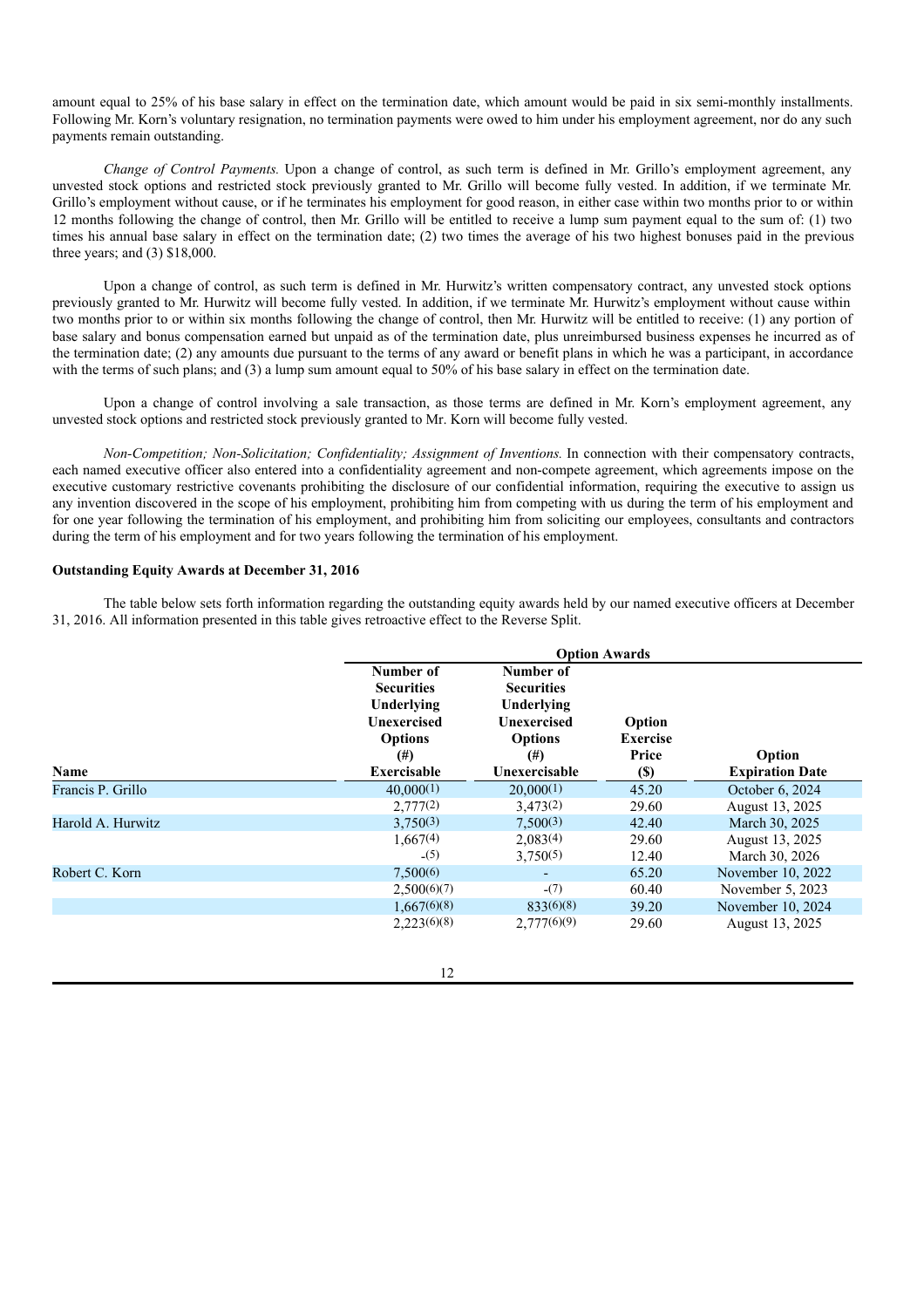- (1) One-third of the shares subject to this option vested on the first anniversary of the grant date, October 6, 2015. An additional onethird of the shares vested on the second anniversary of the grant date, October 6, 2016. The remaining shares vest on the third anniversary of the grant date, October 6, 2017.
- (2) One-third of the shares subject to this option vested on the first anniversary of the grant date, August 13, 2016. The remaining twothirds of the shares were scheduled to vest ratably in 24 equal monthly installments beginning in the first month following the first anniversary of the grant date. Of these 24 equal monthly installments, four had vested as of December 31, 2016.
- (3) One-third of the shares subject to this option vested on the first anniversary of the grant date, March 30, 2016. An additional onethird of the shares will vest on the second anniversary of the grant date, March 30, 2017. The remaining shares will vest on the third anniversary of the grant date, March 30, 2018.
- (4) One-third of the shares subject to this option vested on the first anniversary of the grant date, August 13, 2016. The remaining two-thirds of the shares were scheduled to vest ratably in 24 equal monthly installments beginning in the first month following the first anniversary of the grant date. Of these 24 equal monthly installments, four had vested as of December 31, 2016.
- (5) One-third of the shares subject to this option will vest on the first anniversary of the grant date, March 30, 2017. An additional onethird of the shares will vest on the second anniversary of the grant date, March 30, 2018. The remaining shares will vest on the third anniversary of the grant date, March 30, 2019.
- (6) As previously disclosed, Mr. Korn voluntarily resigned from the Company effective March 31, 2017. Per the terms of his option award agreements, as a result, all options outstanding as of that date were terminated immediately and of no further force or effect.
- (7) One-third of the shares subject to this option vested on the first anniversary of the grant date, November 5, 2014. An additional one-third of the shares vested on the second anniversary of the grant date, November 5, 2015. The remaining shares vested on the third anniversary of the grant date, November 5, 2016.
- (8) One-third of the shares subject to this option vested on the first anniversary of the grant date, November 10, 2015. An additional one-third of the shares vested on the second anniversary of the grant date, November 10, 2016. The remaining shares were scheduled to vest on the third anniversary of the grant date, November 10, 2017.
- (9) One-third of the shares subject to this option vested on the first anniversary of the grant date, August 13, 2016. The remaining twothirds of the shares were scheduled to vest ratably in 24 equal monthly installments beginning in the first month following the first anniversary of the grant date. Of these 24 equal monthly installments, four had vested as of December 31, 2016.

# **Option Exercises**

None of our named executive officers exercised stock options in 2016.

### **DIRECTOR COMPENSATION**

The following table and accompanying footnotes set forth information with respect to the compensation of our non-employee directors in 2016. All information presented in this table gives retroactive effect to the Reverse Split.

|                      | <b>Fees Earned</b> |             |                  |             |
|----------------------|--------------------|-------------|------------------|-------------|
|                      | <sub>or</sub>      | Option      | <b>All Other</b> |             |
|                      | Paid in Cash       | Awards      | Compensation     | Total       |
| Name                 | (S)                | $($ (\$)(1) | (S)              | <b>(\$)</b> |
| Kimble L. Jenkins    | $17,500^{(2)}$     | 2,426(3)    | 8,189(4)         | 28,115      |
| Pascal E.R. Girin    | 21,000(5)          | 2,426(3)    |                  | 23,426      |
| Charles E. Koob      | 27,500(6)          | 2,426(3)    |                  | 29,926      |
| Philip A. Pizzo      | 23,000(7)          | 2,426(3)    |                  | 25,426      |
| Timothy T. Richards  | 23,000(8)          | 2,426(3)    |                  | 25,426      |
| Andrew K. Rooke      | 17,500(9)          | 2,426(3)    |                  | 19,926      |
| Maria Sainz          | 20,500             | 2,426(3)    |                  | 22.926      |
| John N. Spencer, Jr. | 28,500(10)         | 2,426(3)    |                  | 30,926      |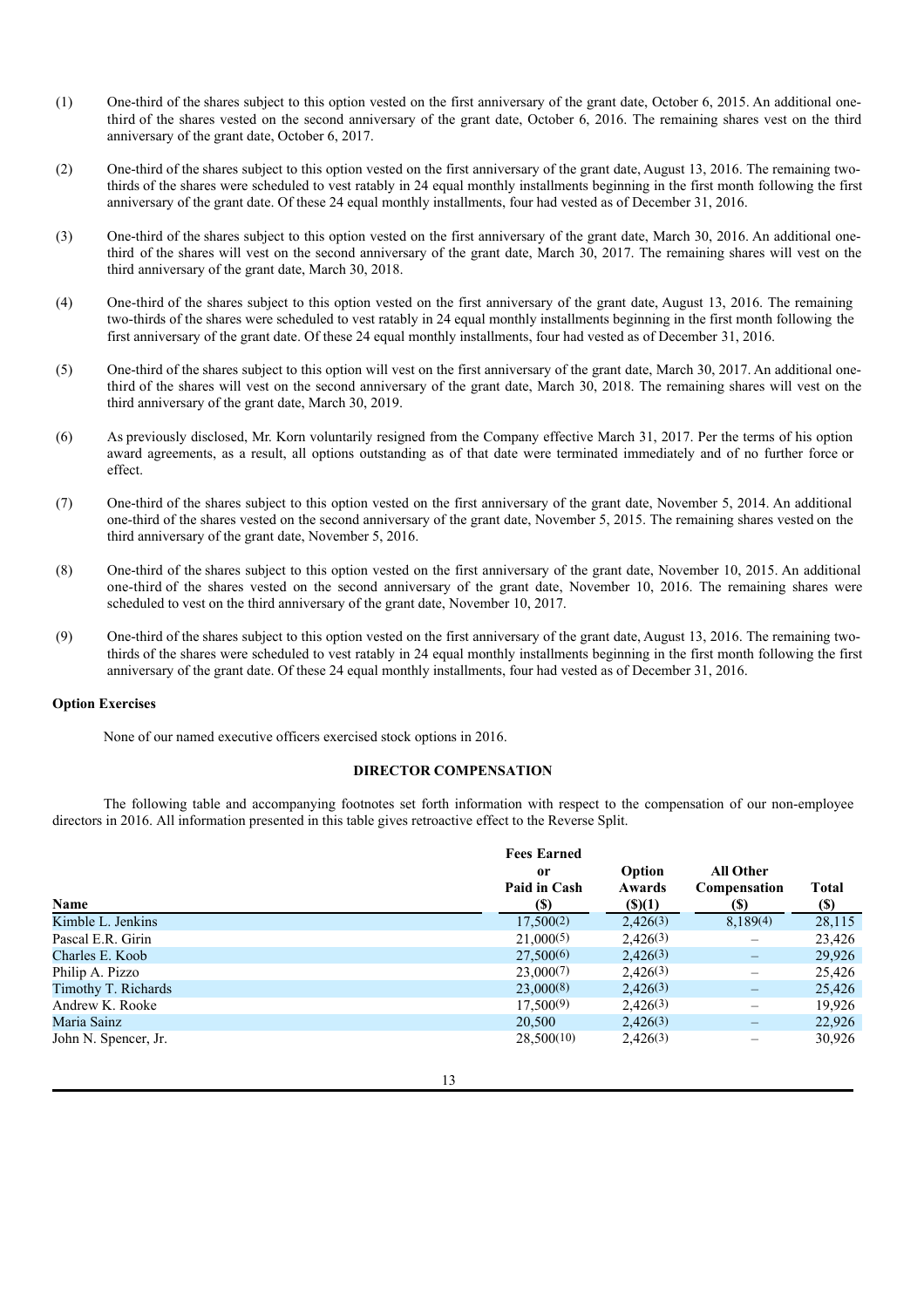- (1) These amounts do not represent cash compensation paid to the named individuals. These non-cash amounts represent either: (a) the aggregate grant date fair value of option awards; or (b) the date on which original option terms were modified, as applicable and as described below, computed in accordance with ASC Topic 718. For a discussion of the assumptions made in the valuation of the awards, see the discussion under "Management's Discussion and Analysis of Financial Condition and Results of Operations–Critical Accounting Policies and Significant Judgments and Estimates–Share-based Compensation" and Note 7 to the audited financial statements included in the Form 10-K.
- (2) Under our Non-Employee Director Compensation Plan, Mr. Jenkins elected to receive 2,196 shares of our common stock in lieu of cash fees totaling \$11,660.
- (3) Represents the grant date fair value of a stock option grant following our 2016 Annual Meeting of Stockholders, which entitles the director to purchase 500 shares of our common stock at an exercise price of \$10.00 per share.
- (4) Represents compensation under Mr. Jenkins' consulting agreement dated April 1, 2015 and amended as of December 15, 2016.
- (5) Under our Non-Employee Director Compensation Plan, Mr. Girin elected to receive 3,837 shares of our common stock in lieu of cash fees totaling \$21,000.
- (6) Under our Non-Employee Director Compensation Plan, Mr. Koob elected to receive 5,123 shares of our common stock in lieu cash fees totaling \$27,500.
- (7) Under our Non-Employee Director Compensation Plan, Dr. Pizzo elected to receive 4,351 shares of our common stock in lieu cash fees totaling \$23,000.
- (8) Under our Non-Employee Director Compensation Plan, Mr. Richards elected to receive 467 shares of our common stock in lieu cash fees totaling \$5,750.
- (9) Under our Non-Employee Director Compensation Plan, Mr. Rooke elected to receive 3,295 shares of our common stock in lieu cash fees totaling \$17,500.
- (10) Under our Non-Employee Director Compensation Plan, Mr. Spencer elected to receive 3,537 shares of our common stock in lieu cash fees totaling \$19,000.

# **ITEM 12. SECURITY OWNERSHIP OF CERTAIN BENEFICIAL OWNERS AND MANAGEMENT AND RELATED STOCKHOLDER MATTERS**

#### **Security Ownership of Certain Beneficial Owners and Management**

The following table sets forth information as of April 24, 2017 regarding the beneficial ownership of our common stock by:

- each person, or group of affiliated persons, who is known by us to own beneficially five percent or more of our common stock;
- each of our directors;
- each of our named executive officers; and
- all of our directors and executive officers as a group.

Percentage ownership calculations for beneficial ownership are based on 3,680,365 shares outstanding as of April 24, 2017. Except as otherwise indicated below, the address of each beneficial owner of our common stock is c/o MRI Interventions, Inc., 5 Musick, Irvine, California 92618.

We have determined beneficial ownership in accordance with the rules of the SEC. These rules generally attribute beneficial ownership of securities to persons who possess sole or shared voting power or investment power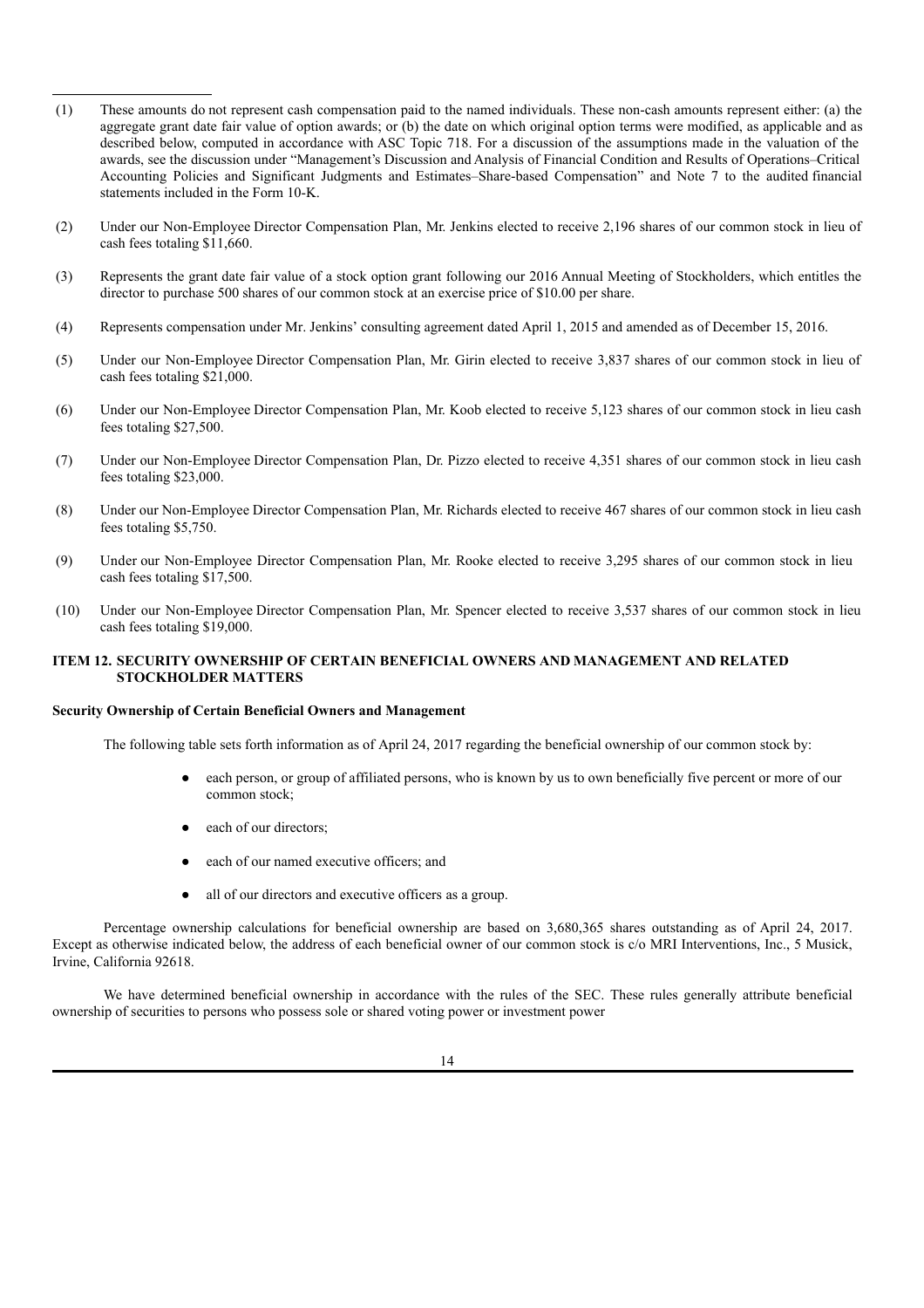with respect to those securities. In addition, the rules include shares of common stock issuable pursuant to the exercise of stock options and warrants that are either immediately exercisable or exercisable within 60 days of April 24, 2017. These shares are deemed to be outstanding and beneficially owned by the person holding those options or warrants for the purpose of computing the percentage ownership of that person, but they are not treated as outstanding for the purpose of computing the percentage ownership of any other person. Unless otherwise indicated, the persons or entities identified in this table have sole voting and investment power with respect to all shares shown as beneficially owned by them.

| <b>Beneficial Owner</b>                                      | Number of<br><b>Shares Owned</b> | % of Shares<br>Outstanding |
|--------------------------------------------------------------|----------------------------------|----------------------------|
| 5% Stockholders                                              |                                  |                            |
| Bruce C. Conway                                              | 302,730(1)                       | $8.1\%$                    |
| 5403 Drane Dr.                                               |                                  |                            |
| Dallas, TX 75209                                             |                                  |                            |
| Voyager Therapeutics, Inc.                                   | 760,000(2)                       | 18.8%                      |
| 75 Sidney Street                                             |                                  |                            |
| Cambridge, MA 02139                                          |                                  |                            |
| <b>Directors and Named Executive Officers</b>                |                                  |                            |
| Kimble L. Jenkins                                            | 62,275(3)                        | 1.7%                       |
| Pascal E.R. Girin                                            | 6,585(4)                         | $\star$                    |
| Charles E. Koob                                              | 31,310(5)                        | $\star$                    |
| Philip A. Pizzo                                              | 8,989(6)                         | $\star$                    |
| Timothy T. Richards                                          | 7,601(7)                         | $\star$                    |
| Andrew K. Rooke                                              | 581,055(8)                       | 14.9%                      |
| Maria Sainz                                                  | 3,777(9)                         | $\star$                    |
| John N. Spencer, Jr.                                         | 11,939(10)                       | ∗                          |
| Francis P. Grillo                                            | 95,479(11)                       | 2.6%                       |
| Harold A. Hurwitz                                            | 11,836(12)                       | ∗                          |
| Robert C. Korn                                               | $-(13)$                          | $\ast$                     |
| All directors and executive officers as a group (12 persons) | 864,088(14)                      | 21.5%                      |

Represents beneficial ownership of less than 1% of our outstanding common stock.

- (1) Based in part on a Schedule 13D filed by Mr. Conway with the SEC on January 8, 2016. Includes 1,250 shares jointly held with his spouse, 12,150 shares held solely by his spouse, 68,384 shares that Mr. Conway has the right to acquire through the exercise of warrants, 1,125 shares that Mr. Conway has the right to acquire through the exercise of options and 65,134 shares in the aggregate owned (or underlying warrants immediately exercisable) by the Alden M. Conway Trust, the Chase T. Conway Trust, the Merritt Elizabeth Conway Trust, the Edna N. Conway Irrevocable Trust FBO Alden M. Conway, the Edna N. Conway Irrevocable Trust FBO Chase T. Conway, the Edna N. Conway Irrevocable Trust FBO Merritt Elizabeth Conway and the Conway Family GST Trust. Mr. Conway is the trustee of each of the aforementioned trusts and has voting and investment power of each trust's shares, which are held in trust for the benefit of members of his family. Also includes 2,312 shares owned by the BCC Life Insurance Trust, which shares are held in trust for the benefit of Mr. Conway's children. A third party serves as trustee for such trust.
- (2) Based in part on a Schedule 13D filed by Voyager Therapeutics, Inc. with the SEC on September 12, 2016. Includes 360,000 shares that Voyager Therapeutics, Inc. has the right to acquire through the exercise of warrants.
- (3) Includes 35,137 shares that Mr. Jenkins has the right to acquire through the exercise of options.
- (4) Includes 1,750 shares that Mr. Girin has the right to acquire through the exercise of options.
- (5) Includes 500 shares held jointly with his spouse, 4,592 shares that Mr. Koob has the right to acquire through the exercise of options, 3,850 shares owned by the Koob Family Trust and 2,695 shares the Koob Family Trust has the right to acquire through the exercise of warrants. Mr. Koob is trustee of the Koob Family Trust and has voting and investment power over the securities held by the Koob Family Trust.
- (6) Includes 3,125 shares that Dr. Pizzo has the right to acquire through the exercise of options and 5,625 shares held by the Philip and Margaret Living Trust. Dr. Pizzo is trustee of the Philip and Margaret Living Trust and has voting and investment power over the securities held by the Philip and Margaret Living Trust.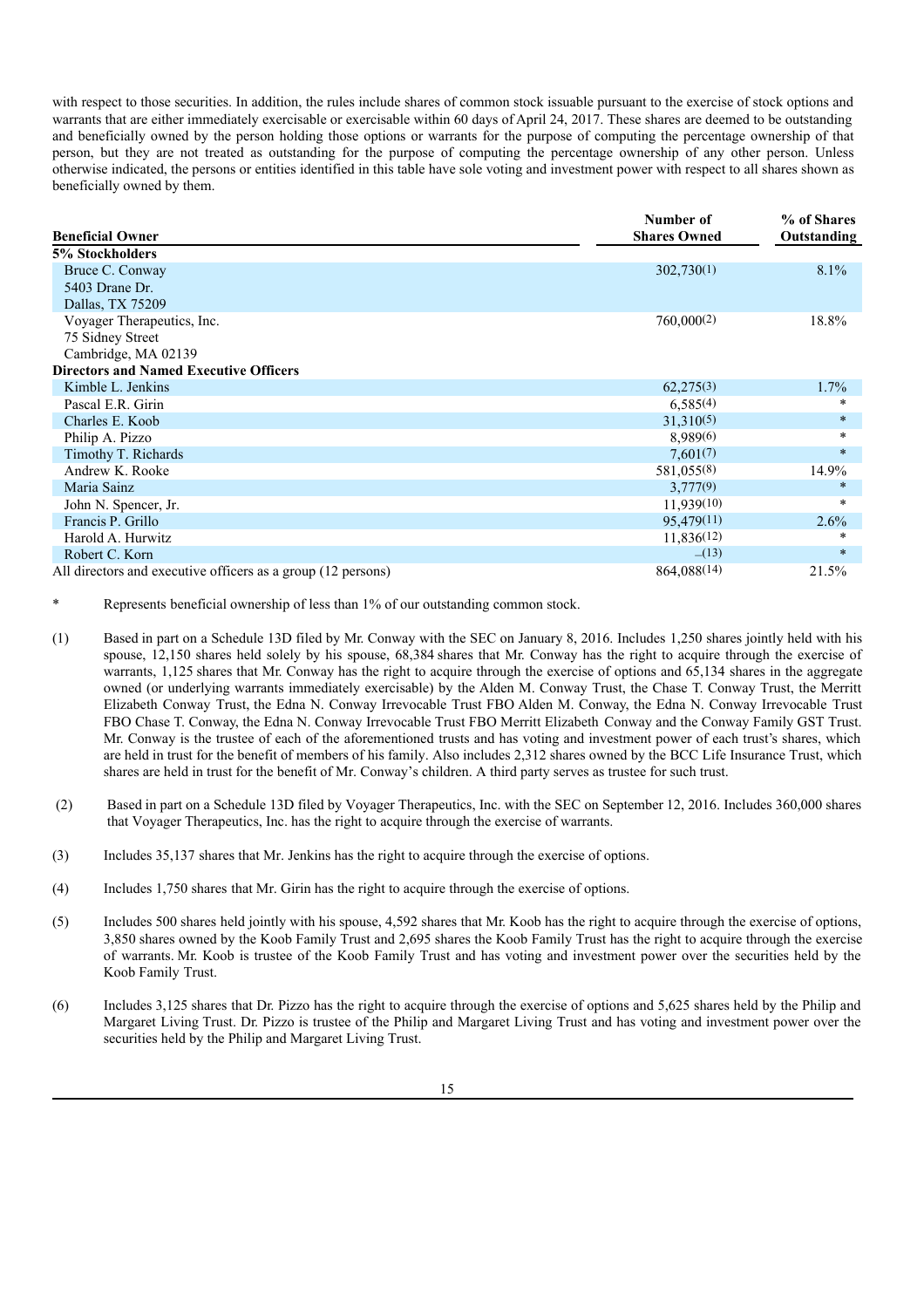- (7) Includes 2,625 shares that Mr. Richards has the right to acquire through the exercise of options and 1,347 shares Mr. Richards has the right to acquire through the exercise of warrants.
- (8) Includes 12,500 shares owned by Payne Partners LLC, 12,353 shares owned by the Withington Foundation, 51,455 shares owned by Rooke Fiduciary Management, 25,000 shares that Mr. Rooke has the right to acquire through the exercise of warrants, 2,695 shares that the Withington Foundation has the right to acquire through the exercise of warrants, 3,125 shares that Mr. Rooke has the right to acquire through the exercise of options and 196,500 shares that the Robert L. and Alice W. Rooke Trust, for which Mr. Rooke serves as trustee, has the right to acquire through the exercise of warrants. Mr. Rooke has voting and investment power over the shares owned by Payne Partners LLC, the Withington Foundation and Rooke Fiduciary Management. Also includes 249,445 shares owned by 13 trusts established for the benefit of Mr. Rooke and his family members. Mr. Rooke is the trustee of each of those trusts and has voting and investment power over each trust's shares.
- (9) Includes 919 shares owned by the Maria Sainz Trust, 233 shares that the Maria Sainz Trust has the right to acquire through the exercise of warrants, and 2,625 shares that Ms. Sainz has the right to acquire through the exercise of options. Ms. Sainz is the trustee of the Maria Sainz Trust and has voting and investment power over the securities held by the Maria Sainz Trust.
- (10) Includes 5,986 shares jointly held with Mr. Spencer's spouse, 510 shares held in an IRA, 187 shares held in Mr. Spencer's daughter's IRA, 249 shares that Mr. Spencer and his spouse jointly have the right to acquire through the exercise of warrants, and 4,375 shares that Mr. Spencer has the right to acquire through the exercise of options.
- (11) Includes 23,391 shares that Mr. Grillo has the right to acquire through the exercise of warrants and 40,000 shares that Mr. Grillo has the right to acquire through the exercise of options.
- (12) Includes 11,042 shares that Mr. Hurwitz has the right to acquire through the exercise of options.
- (13) On March 3, 2017, Mr. Korn resigned his position as Vice President, Sales, effective March 31, 2017, and all of Mr. Korn's options, none of which were exercised, were terminated as of that effective date.
- (14) Includes 76,308 shares owned by entities controlled by a director, 259,839 shares owned by trusts, 200,003 shares issuable upon the exercise of options and warrants held by directors and executive officers, 2,695 shares issuable upon the exercise of warrants held by entities controlled by a director, and 199,428 shares issuable upon the exercise of warrants held by trusts.

## **EQUITY COMPENSATION PLAN INFORMATION**

| <b>Plan Category</b>                                                              | Number of securities<br>to be issued upon<br>exercise of<br>outstanding options,<br>warrants and rights<br>(a) | Weighted-average<br>exercise price of<br>outstanding options,<br>warrants and rights<br>(b) | <b>Number of securities</b><br>remaining available for<br>future issuance under<br>equity compensation plans<br>(excluding securities<br>reflected in column (a))<br>(c) |
|-----------------------------------------------------------------------------------|----------------------------------------------------------------------------------------------------------------|---------------------------------------------------------------------------------------------|--------------------------------------------------------------------------------------------------------------------------------------------------------------------------|
| Equity compensation plans approved by<br>stockholders $(1)$                       | 187,191                                                                                                        | \$33.64                                                                                     | h                                                                                                                                                                        |
| Equity compensation plans not approved<br>by stockholders $(1)(2)(3)(4)(5)(6)(7)$ | 150,250                                                                                                        | \$54.19                                                                                     | 64                                                                                                                                                                       |
| Total                                                                             | 337,441                                                                                                        | \$42.79                                                                                     | 70                                                                                                                                                                       |

(1) The information presented in this table is as of December 31, 2016 and gives retroactive effect to the Reverse Split.

(2) We adopted our 2010 Non-Qualified Stock Option Plan in December 2010. The plan provided for the issuance of non-qualified stock options to purchase up to 64,141 shares of our common stock. We ceased making awards under the plan upon the adoption of our 2012 Incentive Compensation Plan. As of December 31, 2016, options to purchase 53,625 shares of our common stock were outstanding under the 2010 Non-Qualified Stock Option Plan.

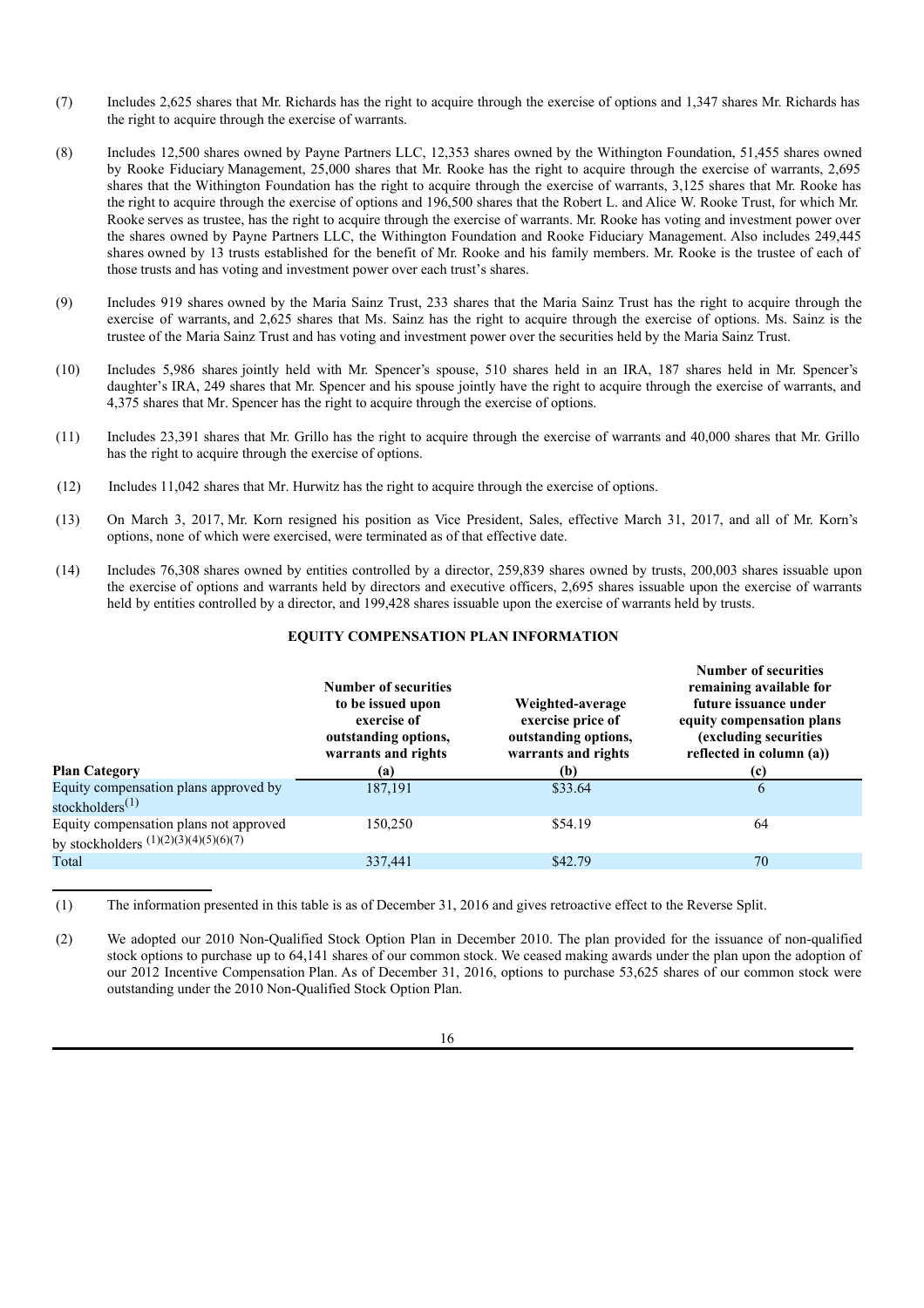- (3) In November 2012 and November 2014, we entered into written compensatory contracts with Robert C. Korn, our Vice President, Sales, pursuant to which we awarded Mr. Korn non-qualified stock options to purchase 3,750 shares and 2,500 shares, respectively, of our common stock.
- (4) In December 2013, we adopted our 2013 Non-Employee Director Equity Incentive Plan. The plan provides for the issuance of awards with respect to an aggregate of 14,250 shares of our common stock. As of December 31, 2016, awards with respect to 10,375 shares of our common stock were outstanding under the 2013 Non-Employee Director Equity Incentive Plan.
- (5) In October 2014, we entered into a written compensatory contract with Francis P. Grillo, our Chief Executive Officer, pursuant to which we awarded Mr. Grillo non-qualified stock options to purchase 60,000 shares of our common stock.
- (6) In December 2014, we entered into a written compensatory contract with Wendelin C. Maners, our Vice President, Marketing, pursuant to which we awarded Ms. Maners non-qualified stock options to purchase 8,750 shares of our common stock.
- (7) In March 2015, we entered into a written compensatory contract with Harold A. Hurwitz, our Chief Financial Officer, pursuant to which we awarded Mr. Hurwitz non-qualified stock options to purchase 11,250 shares of our common stock.

# **ITEM 13. CERTAIN RELATIONSHIPS AND RELATED TRANSACTIONS, AND DIRECTOR INDEPENDENCE**

# **Policies and Procedures for Related Person Transactions**

We adopted a related person transactions policy, pursuant to which our executive officers, directors and principal stockholders, including their immediate family members, are not permitted to enter into a related person transaction with us without the consent of our audit committee. Any request for us to enter into a transaction with an executive officer, director, principal stockholder or any of such persons' immediate family members, other than a transaction available to all employees generally or involving less than \$5,000 when aggregated with similar transactions, must be presented to our audit committee for review, consideration and approval, unless the transaction involves an employment or other compensatory arrangement approved by our Compensation Committee. All of our directors, executive officers and employees are required to report to our audit committee any such related person transaction. In approving or rejecting the proposed agreement, our audit committee will take into account, among other factors it deems appropriate, whether the proposed related person transaction is on terms no less favorable than terms generally available to an unaffiliated third party under the same or similar circumstances, the extent of the person's interest in the transaction and, if applicable, the impact on a director's independence. After consideration of these and other factors, the audit committee may approve or reject the transaction. Consistent with the policy, if we should discover related person transactions that have not been approved, the audit committee will be notified and will determine the appropriate action, including ratification, rescission or amendment of the transaction.

#### **Related Person Transactions**

The following is a description of transactions since January 1, 2015 to which we have been a party, in which the amount involved in the transaction exceeds \$87,518, which is 1% of the average of our total assets at year-end for our 2015 and 2016 fiscal years, and in which any of our executive officers, directors and principal stockholders, including their immediate family members, had or will have a direct or indirect material interest. All information presented below gives retroactive effect to the Reverse Split.

In December 2015, we entered into a securities purchase agreement with certain investors for the sale of shares of our common stock, Series A Warrants to purchase shares of our common stock and Series B Warrants to purchase shares of our common stock in a private placement offering. In the offering, we sold to the investors 407,731 shares of common stock, together with Series A Warrants to purchase 163,092 shares of common stock and Series B Warrants to purchase 122,319 shares of common stock, for aggregate gross proceeds of \$5,294,000. The Series A Warrants were fully vested and exercisable upon issuance, have a term of five years from the date of issuance and have an exercise price of \$16.23 per share. The Series B Warrants were fully vested and exercisable upon issuance, have a term of five years from the date of issuance and have an exercise price of \$21.10 per share.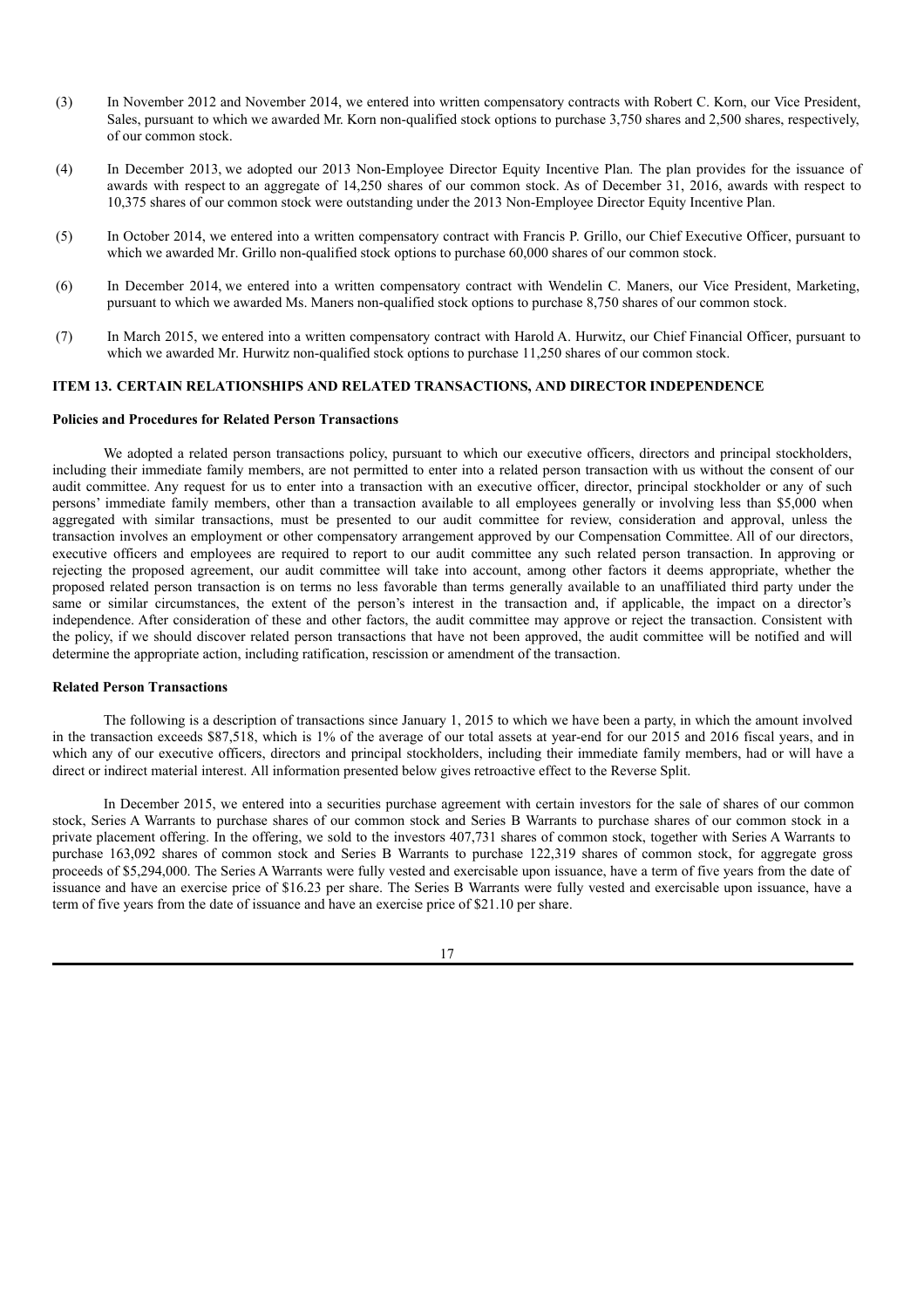Our placement agents for the financing, together with the sub-agents it engaged, collectively received Placement Agent Warrants to purchase up to 40,773 shares of our common stock. The Placement Agent Warrants have the same exercise price and substantially the same terms and conditions as the Series A Warrants, except that the Placement Agent Warrants have a terms of seven and one-half years. The placement agents also earned aggregate commissions of \$380,120.83 from the December 2015 PIPE financing. Our Chief Executive Officer and director, Francis P. Grillo, one of our non-employee directors, Timothy T. Richards, a foundation for which another of our nonemployee directors, Andrew K. Rooke, serves as president, and a trust for which another of our non-employee directors, Charles E. Koob, serves as trustee invested, in the aggregate, \$475,000 in the offering and acquired, in the aggregate, 36,583 shares of our common stock, Series A Warrants to purchase 14,633 shares of our common stock and Series B Warrants to purchase 10,975 shares of our common stock.

In September 2016, we entered into a securities purchase agreement with certain investors for the sale of shares of our common stock and warrants to purchase shares of our common stock in a private placement offering. In the offering, we sold to the investors 851,000 shares of common stock, together with warrants to purchase 765,900 shares of common stock, for aggregate gross proceeds of approximately \$4.25 million. The warrants were fully vested and exercisable upon issuance, have a term of five years from the date of issuance and have an exercise price of \$5.50 per share. Our Chief Executive Officer and director, Francis P. Grillo, a trust for which another of our non-employee directors, Andrew K. Rooke, serves as trustee, and Voyager Therapeutics, Inc. and Bruce C. Conway, each a beneficial owner of more than five percent of our common stock, invested \$2,350,000 in the offering and acquired, in the aggregate, 470,000 shares of our common stock and warrants to purchase 423,000 shares of our common stock. In addition, under the terms of an amendment we entered into on August 31, 2016 with two holders of our 12% Second-Priority Secured Non-Convertible Promissory Notes Due 2019 and two common stock warrants issued by us in connection therewith (the "2014 Note Holders"), we sold an aggregate of 350,000 units (consisting of shares of our common stock and warrants to purchase shares of our common stock) to the 2014 Note Holders simultaneously with the September 2016 sale of the common stock and warrants described herein. As a result, \$1.75 million of the aggregate principal balance of these holders' notes automatically converted into 350,000 units on the same terms and conditions as in the transactions contemplated by the securities purchase agreement, and the exercise price for 13,125 shares of common stock that may be purchased upon exercise of the holders' warrants was reduced to \$5.50 per share.

We adopted, with an effective date in September 2006 and as amended in June 2010 and June 2013, the Key Personnel Incentive Program, or the KPIP, to provide a consultant and a then-employee who, at the time of adoption of the KPIP, were key to our development and licensing activities, with the opportunity to receive incentive bonus payments upon a consummation of a sale transaction, as defined in the KPIP. The Compensation Committee is responsible for administering the program, and the only participants in the program are Paul A. Bottomley and Parag Karmarkar. The program will terminate on the earlier of December 31, 2025 or the occurrence of a sale transaction.

In the event of a sale transaction, each of the participants will be entitled to receive a bonus payment under the program as of the date of the transaction. Mr. Karmarkar would receive a bonus equal to \$1,000,000. Dr. Bottomley would receive a bonus equal to: (1) \$1,000,000, plus (2) 1.4% of the amount by which the "net proceeds" from the sale transaction exceed \$50,000,000, but not to exceed \$700,000. For purposes of the KPIP, the "net proceeds" from a sale transaction will be the portion of the aggregate cash and non-cash consideration paid or payable in connection with the consummation of the sale transaction that is distributed, or otherwise available for distribution, to holders of our common stock.

#### **Indemnification Agreements**

In addition to the indemnification provided for in our certificate of incorporation and bylaws, we have entered into separate indemnification agreements with each of our directors and executive officers. These indemnification agreements may require us, among other things, to indemnify our directors and officers for some expenses, including attorneys' fees, judgments, fines and settlement amounts incurred by a director or officer in any action or proceeding arising out of his or her service as one of our directors or officers, or any of our subsidiaries or any other company or enterprise to which the person provides services at our request. We believe that these provisions and agreements are necessary to attract and retain qualified individuals to serve as directors and officers. There is no pending litigation or proceeding involving any of our directors or officers to which indemnification is required or permitted, and we are not aware of any threatened litigation or proceeding that may result in a claim for indemnification.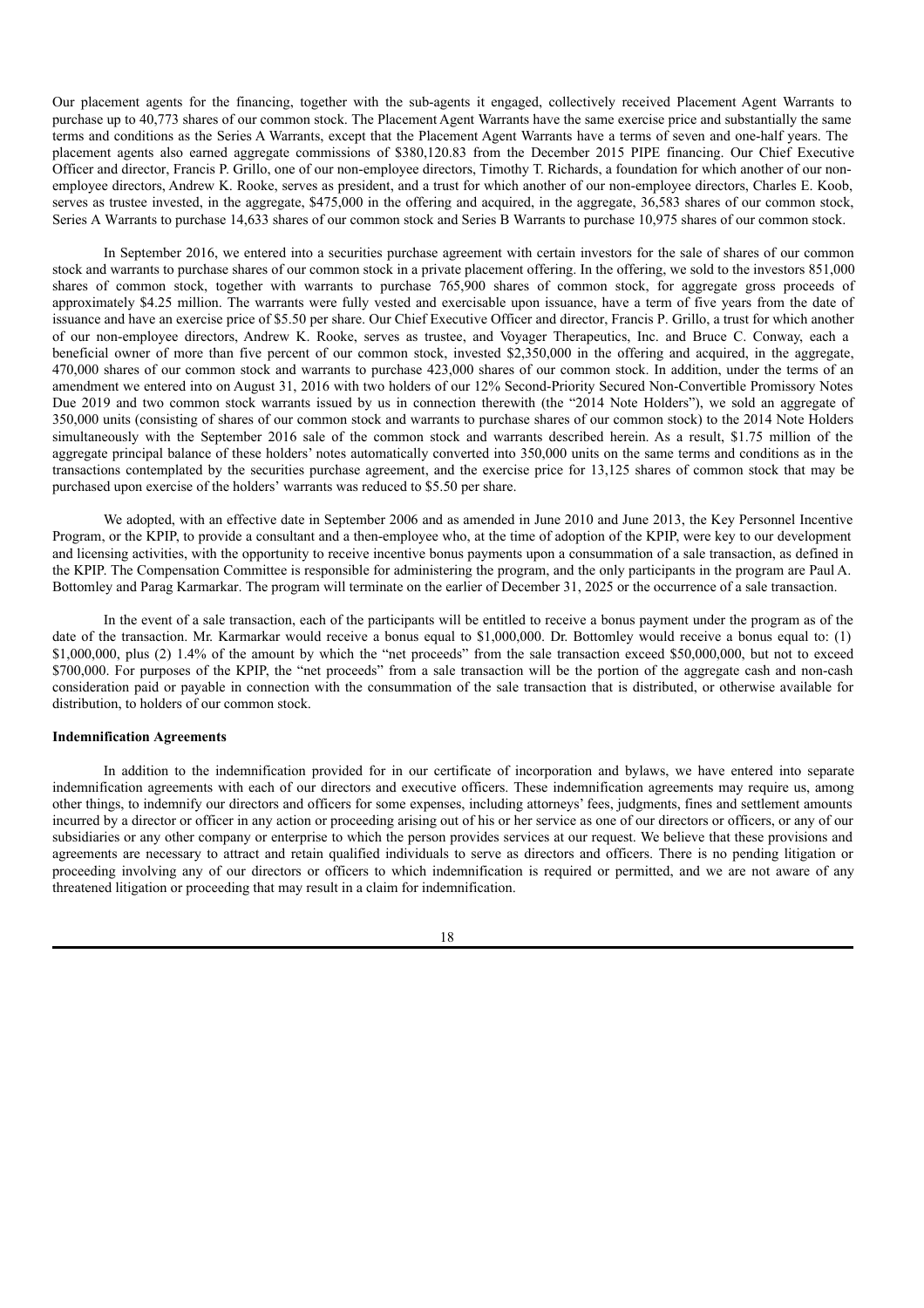#### **Director Independence**

We have not listed, nor do we have an outstanding application to list, our securities on a national securities exchange which has requirements that a majority of our Board be independent. However, for purposes of determining director independence, we have adopted the provisions of the Nasdaq Marketplace Rules. Our Board undertook a review of the composition of our Board and its Committees and the independence of each director. Based upon information requested from and provided by each director concerning his or her background, employment and affiliations, including family relationships, our Board has determined that none of Dr. Pizzo, Ms. Sainz or Messrs. Girin, Koob, Rooke, Richards or Spencer, representing seven of our nine directors, has a relationship that would interfere with the exercise of independent judgment in carrying out the responsibilities of a director and that each of these directors is "independent" as that term is defined under Rule 5605(a)(2) of the Nasdaq Marketplace Rules. In addition, our Board has determined that each of the foregoing directors meets the independence and other requirements, including the Audit Committee membership independence requirements, needed to serve on the Committees of the Board for which they serve. In making such determinations, our Board considered the relationships that each such director has with us and all other facts and circumstances the Board deemed relevant in determining independence, including the beneficial ownership of our capital stock by each director.

### **ITEM 14. PRINCIPAL ACCOUNTING FEES AND SERVICES**

The following table shows the fees we paid or accrued for audit and other services provided by Cherry Bekaert LLP, our independent registered public accounting firm, for the years ended December 31, 2015 and 2016.

| Year | Audit Fees <sup>(1)</sup> | Audit-Related Fees <sup>(2)</sup> | Tax Fees $^{(3)}$ | <b>All Other Fees</b>           | <b>Total Fees</b> |
|------|---------------------------|-----------------------------------|-------------------|---------------------------------|-------------------|
| 2015 | 142,752                   | $\overline{\phantom{a}}$          |                   | $\hspace{0.1mm}-\hspace{0.1mm}$ | 142,752           |
| 2016 | 229,225                   |                                   | __                | $\overline{\phantom{a}}$        | 229,225           |

(1) "Audit Fees" consist of fees for professional services provided in connection with the audit of our financial statements and review of our quarterly financial statements. "Audit Fees" also include fees for services provided in connection with other statutory or regulatory filings or engagements, such as consents and review of documents filed with the SEC.

- (2) "Audit-Related Fees" consist of fees for assurance and related services that are reasonably related to the performance of the audit or review of our financial statements and are not reported as "Audit Fees."
- (3) "Tax Fees" consist of fees for professional services provided in connection with tax compliance, tax advice and tax planning, including tax return preparation.

#### **PART IV**

# **ITEM 15. EXHIBITS, FINANCIAL STATEMENT SCHEDULES**

| Exhibit<br><b>Number</b> | Exhibit<br><b>Description</b>                                                                                                                                                                                                                                                                                                                                                                               |
|--------------------------|-------------------------------------------------------------------------------------------------------------------------------------------------------------------------------------------------------------------------------------------------------------------------------------------------------------------------------------------------------------------------------------------------------------|
| $31.1*$                  | Certification of Chief Executive Officer Pursuant to Rule 13a-14(a) under the Securities Exchange Act of 1934                                                                                                                                                                                                                                                                                               |
| $31.2*$                  | Certification of Chief Financial Officer Pursuant to Rule 13a-14(a) under the Securities Exchange Act of 1934                                                                                                                                                                                                                                                                                               |
| $32++$                   | Certification of Chief Executive Officer and Chief Financial Officer Pursuant to Rule 13a-14(b) under the Securities<br>Exchange Act of 1934 and Section 1350 of Chapter 60 of Title 18 of the United States Code                                                                                                                                                                                           |
| $\ast$                   | Filed herewith.                                                                                                                                                                                                                                                                                                                                                                                             |
| $++$                     | This certification is being furnished solely to accompany this Amendment pursuant to 18 U.S.C. Section 1350, and it is<br>not being filed for purposes of Section 18 of the Securities Exchange Act of 1934 and is not to be incorporated by<br>reference into any filing of the Company, whether made before or after the date hereof, regardless of any general<br>incorporation language in such filing. |

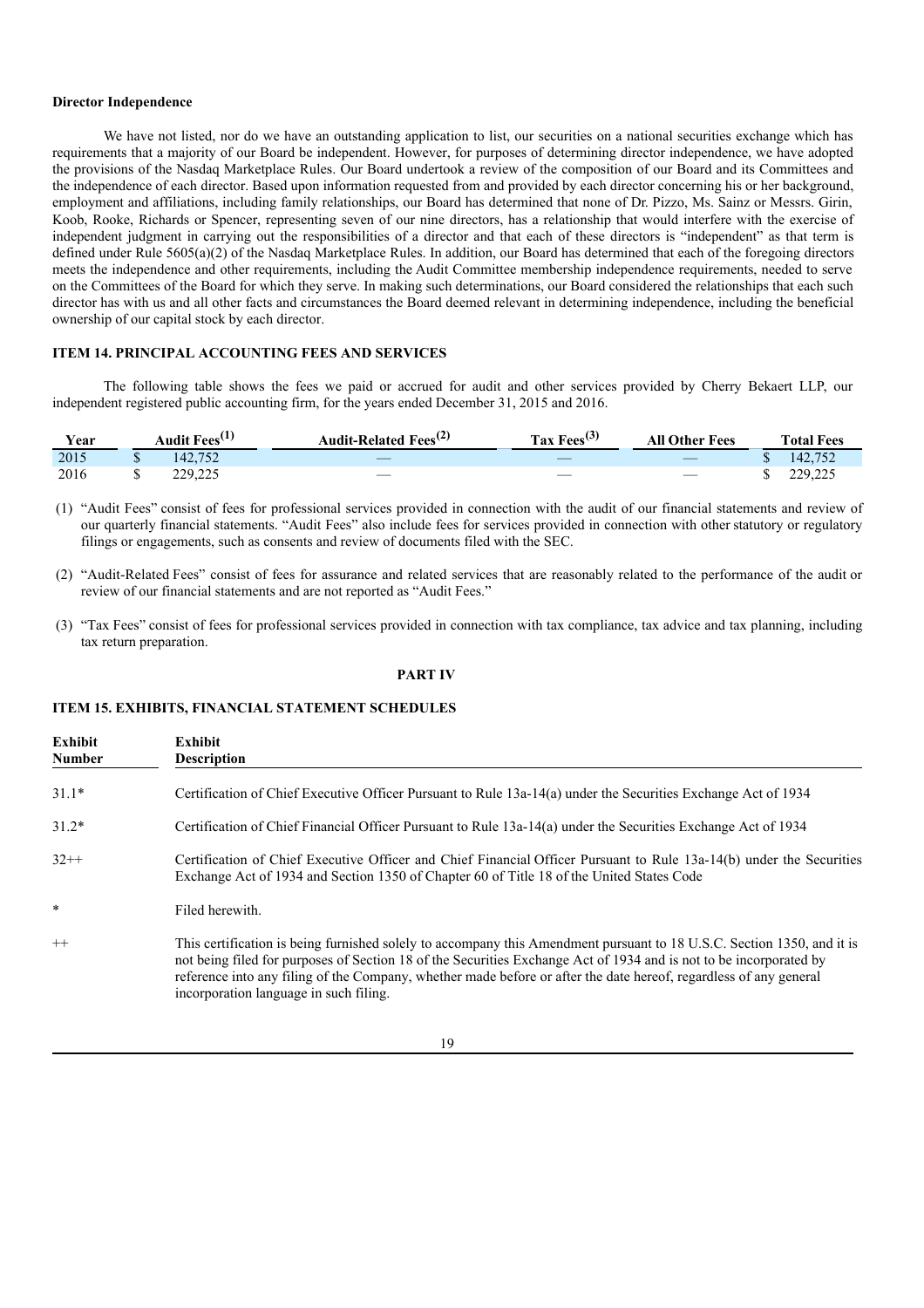# **SIGNATURES**

Pursuant to the requirements of Section 13 or 15(d) of the Securities Exchange Act of 1934, the registrant has duly caused this report to be signed on its behalf by the undersigned thereunto duly authorized.

MRI INTERVENTIONS, INC.

Date: April 28, 2017 /s/ Francis P. Grillo

Francis P. Grillo Chief Executive Officer and President (Principal Executive Officer)

Pursuant to the requirements of Section 13 or 15(d) of the Securities Exchange Act of 1934, this report has been signed by the following persons in the capacities and on the dates indicated.

| <b>Signature</b>                                                                                    | <b>Title</b>                                                                                 | Date           |  |
|-----------------------------------------------------------------------------------------------------|----------------------------------------------------------------------------------------------|----------------|--|
| /s/ Francis P. Grillo<br>Francis P. Grillo                                                          | President and Chief Executive Officer<br>(Principal Executive Officer)                       | April 28, 2017 |  |
| /s/ Harold A. Hurwitz<br><b>Harold A. Hurwitz</b>                                                   | Chief Financial Officer<br>(Principal Financial Officer and<br>Principal Accounting Officer) | April 28, 2017 |  |
| $\ast$<br><b>Kimble L. Jenkins</b>                                                                  | Chairman and Director                                                                        | April 28, 2017 |  |
| $\ast$<br>Pascal E.R. Girin                                                                         | Director                                                                                     | April 28, 2017 |  |
| $\ast$                                                                                              | Director                                                                                     | April 28, 2017 |  |
| <b>Charles E. Koob</b><br>$\ast$<br>Philip A. Pizzo                                                 | Director                                                                                     | April 28, 2017 |  |
| $\ast$<br><b>Timothy T. Richards</b>                                                                | Director                                                                                     | April 28, 2017 |  |
| $\ast$                                                                                              | Director                                                                                     | April 28, 2017 |  |
| <b>Andrew K. Rooke</b>                                                                              |                                                                                              |                |  |
| $\ast$<br><b>Maria Sainz</b>                                                                        | Director                                                                                     | April 28, 2017 |  |
| $\ast$                                                                                              | Director                                                                                     | April 28, 2017 |  |
| John N. Spencer, Jr.<br>$*$ By:<br>/s/ Harold A. Hurwitz<br>Harold A. Hurwitz<br>(Attorney-in-Fact) |                                                                                              |                |  |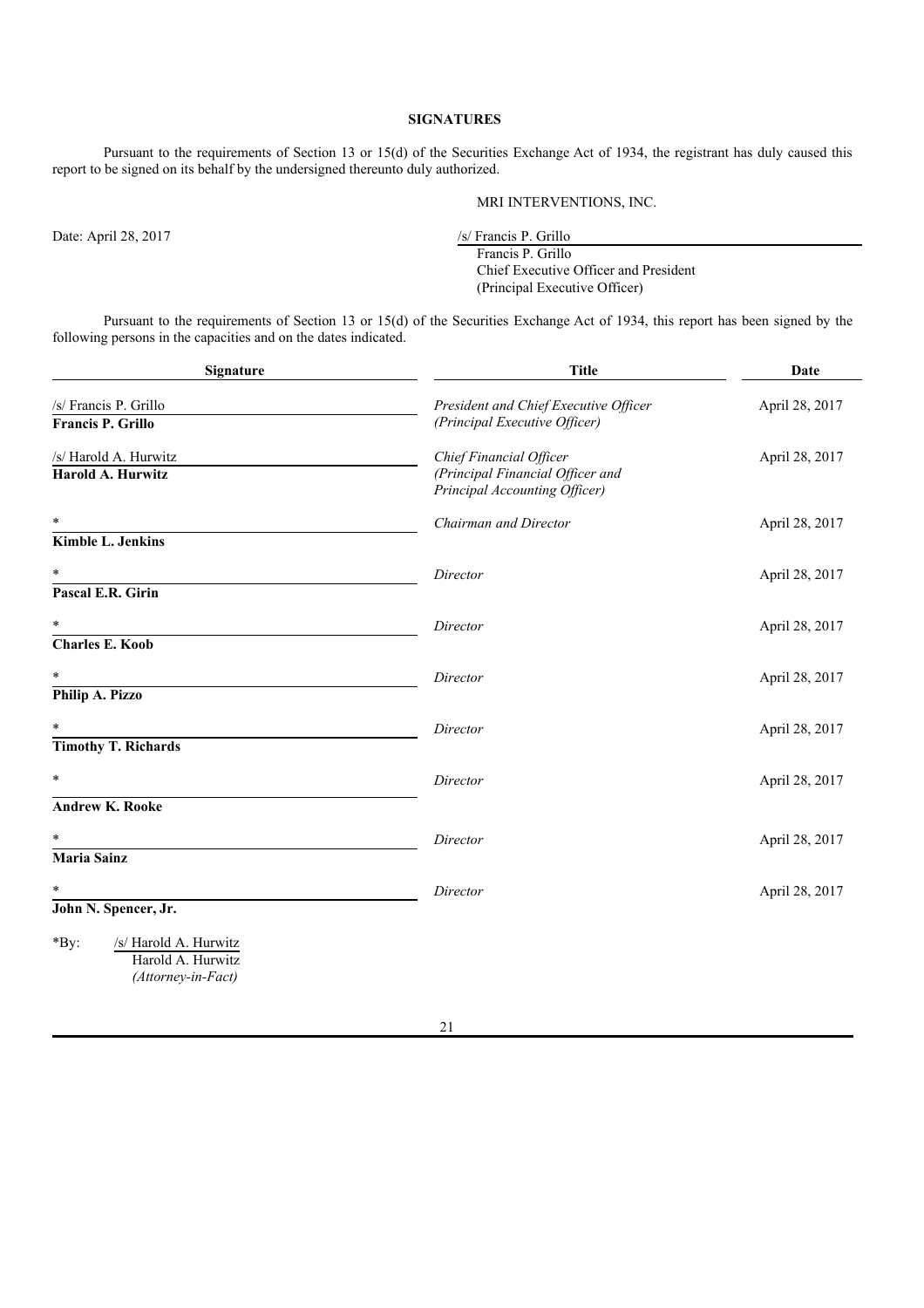# **CERTIFICATION OF CHIEF EXECUTIVE OFFICER PURSUANT TO RULE 13a-14(a) UNDER THE SECURITIES EXCHANGE ACT OF 1934**

I, Francis P. Grillo, certify that:

- 1. I have reviewed this annual report on Form 10-K/A for the fiscal year ended December 31, 2016, of MRI Interventions, Inc.;
- 2. Based on my knowledge, this report does not contain any untrue statement of a material fact or omit to state a material fact necessary to make the statements made, in light of the circumstances under which such statements were made, not misleading with respect to the period covered by this report;
- 3. Based on my knowledge, the financial statements, and other financial information included in this report, fairly present in all material respects the financial condition, results of operations and cash flows of the registrant as of, and for, the periods presented in this report;
- 4. The registrant's other certifying officer(s) and I are responsible for establishing and maintaining disclosure controls and procedures (as defined in Exchange Act Rules 13a-15(e) and 15d-15(e)) and internal control over financial reporting (as defined in Exchange Act Rules 13a-15(f) and 15d-15(f)) for the registrant and have:
	- (a) designed such disclosure controls and procedures, or caused such disclosure controls and procedures to be designed under our supervision, to ensure that material information relating to the registrant, including its consolidated subsidiaries, is made known to us by others within those entities, particularly during the period in which this report is being prepared;
	- (b) designed such internal control over financial reporting, or caused such internal control over financial reporting to be designed under our supervision, to provide reasonable assurance regarding the reliability of financial reporting and the preparation of financial statements for external purposes in accordance with generally accepted accounting principles;
	- (c) evaluated the effectiveness of the registrant's disclosure controls and procedures and presented in this report our conclusions about the effectiveness of the disclosure controls and procedures, as of the end of the period covered by this report based on such evaluation; and
	- (d) disclosed in this report any change in the registrant's internal control over financial reporting that occurred during the registrant's most recent fiscal quarter (the registrant's fourth fiscal quarter in the case of an annual report) that has materially affected, or is reasonably likely to materially affect, the registrant's internal control over financial reporting; and
- 5. The registrant's other certifying officer(s) and I have disclosed, based on our most recent evaluation of internal control over financial reporting, to the registrant's auditors and the audit committee of the registrant's board of directors (or persons performing the equivalent functions):
	- (a) all significant deficiencies and material weaknesses in the design or operation of internal control over financial reporting which are reasonably likely to adversely affect the registrant's ability to record, process, summarize and report financial information; and
	- (b) any fraud, whether or not material, that involves management or other employees who have a significant role in the registrant's internal control over financial reporting.

Date: April 28, 2017 /s/ Francis P. Grillo

Francis P. Grillo

Chief Executive Officer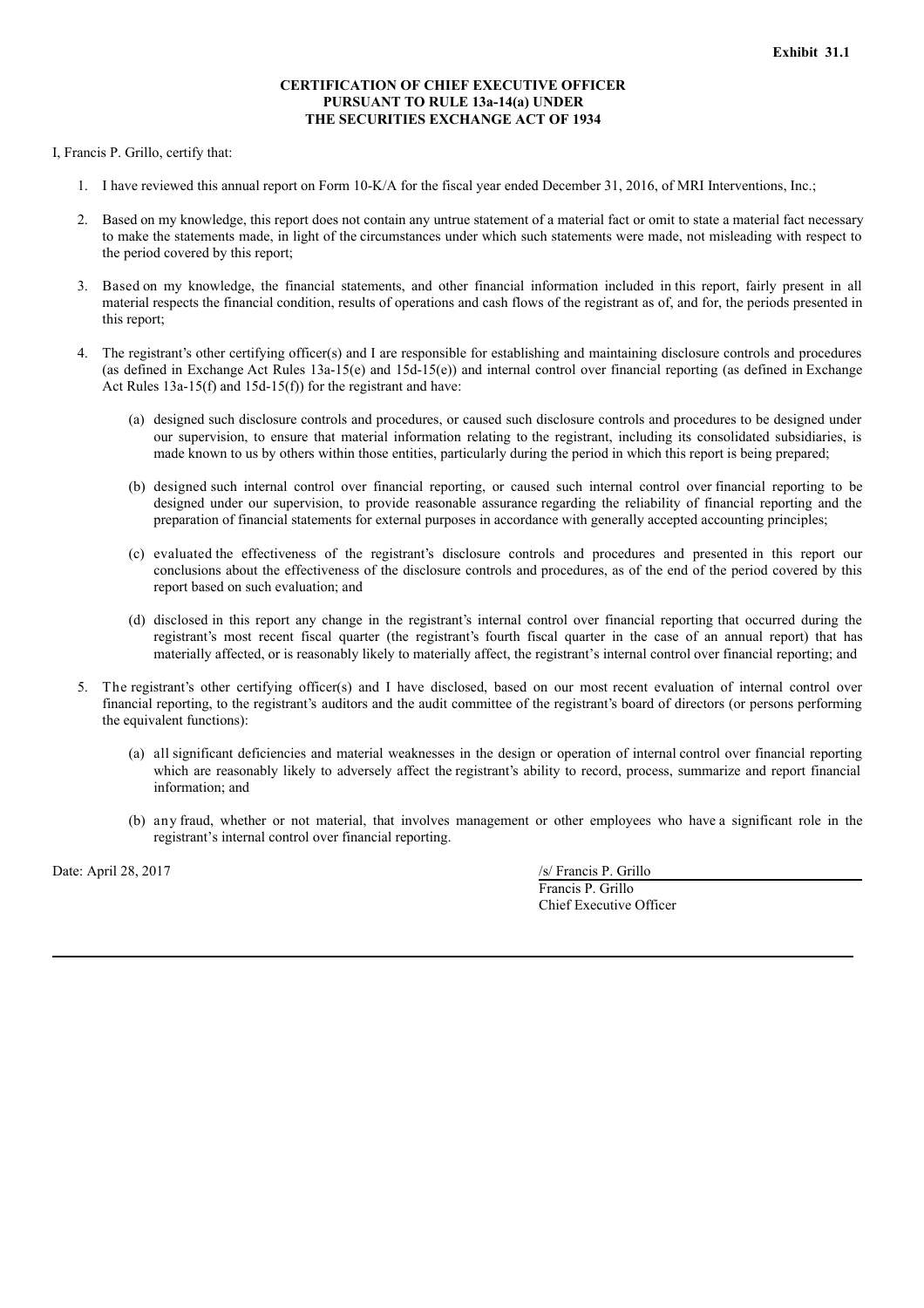### **CERTIFICATION OF CHIEF FINANCIAL OFFICER PURSUANT TO RULE 13a-14(a) UNDER THE SECURITIES EXCHANGE ACT OF 1934**

I, Harold A. Hurwitz, certify that:

- 1. I have reviewed this annual report on Form 10-K/A for the fiscal year ended December 31, 2016, of MRI Interventions, Inc.;
- 2. Based on my knowledge, this report does not contain any untrue statement of a material fact or omit to state a material fact necessary to make the statements made, in light of the circumstances under which such statements were made, not misleading with respect to the period covered by this report;
- 3. Based on my knowledge, the financial statements, and other financial information included in this report, fairly present in all material respects the financial condition, results of operations and cash flows of the registrant as of, and for, the periods presented in this report;
- 4. The registrant's other certifying officer(s) and I are responsible for establishing and maintaining disclosure controls and procedures (as defined in Exchange Act Rules 13a-15(e) and 15d-15(e)) and internal control over financial reporting (as defined in Exchange Act Rules 13a-15(f) and 15d-15(f)) for the registrant and have:
	- (a) designed such disclosure controls and procedures, or caused such disclosure controls and procedures to be designed under our supervision, to ensure that material information relating to the registrant, including its consolidated subsidiaries, is made known to us by others within those entities, particularly during the period in which this report is being prepared;
	- (b) designed such internal control over financial reporting, or caused such internal control over financial reporting to be designed under our supervision, to provide reasonable assurance regarding the reliability of financial reporting and the preparation of financial statements for external purposes in accordance with generally accepted accounting principles;
	- (c) evaluated the effectiveness of the registrant's disclosure controls and procedures and presented in this report our conclusions about the effectiveness of the disclosure controls and procedures, as of the end of the period covered by this report based on such evaluation; and
	- (d) disclosed in this report any change in the registrant's internal control over financial reporting that occurred during the registrant's most recent fiscal quarter (the registrant's fourth fiscal quarter in the case of an annual report) that has materially affected, or is reasonably likely to materially affect, the registrant's internal control over financial reporting; and
- 5. The registrant's other certifying officer(s) and I have disclosed, based on our most recent evaluation of internal control over financial reporting, to the registrant's auditors and the audit committee of the registrant's board of directors (or persons performing the equivalent functions):
	- (a) all significant deficiencies and material weaknesses in the design or operation of internal control over financial reporting which are reasonably likely to adversely affect the registrant's ability to record, process, summarize and report financial information; and
	- (b) any fraud, whether or not material, that involves management or other employees who have a significant role in the registrant's internal control over financial reporting.

Date: April 28, 2017 /s/ Harold A. Hurwitz

Harold A. Hurwitz Chief Financial Officer